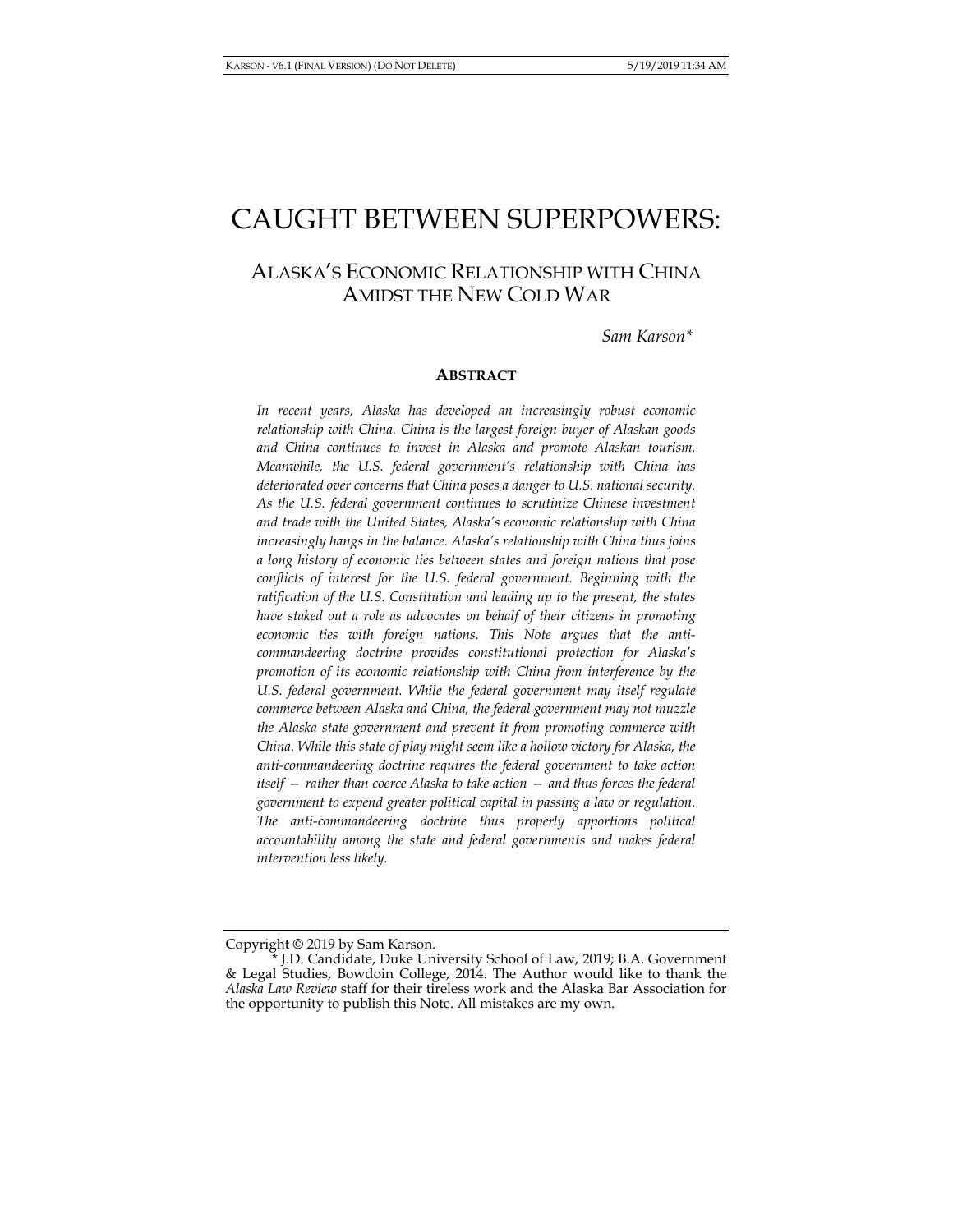## **I. INTRODUCTION**

On June 6, 2018, then-Governor of Alaska Bill Walker celebrated a successful trade mission to China, where delegates from Alaska attended more than twenty-five meetings across China over ten days.1 Governor Walker stated,

I was honored to lead this trade mission and watch so many Alaskan leaders work to grow their businesses and bring jobs home. Perhaps what impressed me the most was the consistent push to build an Alaska brand that makes the world realize the quality of our fresh seafood, the natural beauty of our state, and our many opportunities for economic growth.2

This trade mission was part of Governor Walker's "Opportunity Alaska" initiative, led by Alaska's Office of International Trade, which seeks to grow Alaska's export and investment relationship with its largest trading partner, China.3 Governor Walker stated,

Throughout 2017, the State of Alaska made significant inroads with [Chinese] companies and government officials, including meeting with President Xi Jinping and Cabinet-level officials.4

Alaska's relationship with China, however, comes with complications. On August 16, 2018, only two months after the Alaska delegation's visit to China, cybersecurity firm Recorded Future<sup>5</sup> released a report detailing a Chinese government-linked hacking group's attempts to penetrate computer servers belonging to the Alaska state government.<sup>6</sup>

 <sup>1.</sup> *Opportunity Alaska: China Trade Mission Delegates Return Home*, BILL WALKER, OFFICE OF THE GOVERNOR (June 6, 2018), https://gov.alaska.gov/ newsroom/2018/06/opportunity-alaska-china-trade-mission-delegates-returnhome/ [https://web.archive.org/web/20181018063905/https://gov.alaska.gov /newsroom/2018/06/opportunity-alaska-china-trade-mission-delegates-returnhome/].

 <sup>2.</sup> *Id.*

 <sup>3.</sup> *Governor Bill Walker: Opportunity Alaska China Trade Mission 2018*, BILL WALKER, OFFICE OF THE GOVERNOR, https://gov.alaska.gov/services/office-ofinternational-trade/alaska-china-trade-mission/ [https://web.archive.org/web /20181020084928/https://gov.alaska.gov/services/office-of-internationaltrade/alaska-china-trade-mission/] (last visited Dec. 16, 2018).

<sup>4</sup>*. Id.*

 <sup>5.</sup> Recorded Future is a private cyber threat intelligence firm that uses proprietary software to gather and analyze vast amounts of data to provide insights about cyber threats to their clients. *Threat Intelligence Machine*, RECORDED FUTURE, https://www.recordedfuture.com/technology/ (last visited Dec. 15, 2018).

 <sup>6.</sup> Christopher Bing & Jack Stubbs, *Chinese Hackers Targeted U.S. Firms, Government After Trade Mission: Researchers*, REUTERS (Aug. 16, 2018, 8:06 AM), https://www.reuters.com/article/us-usa-china-cyber/chinese-hackers-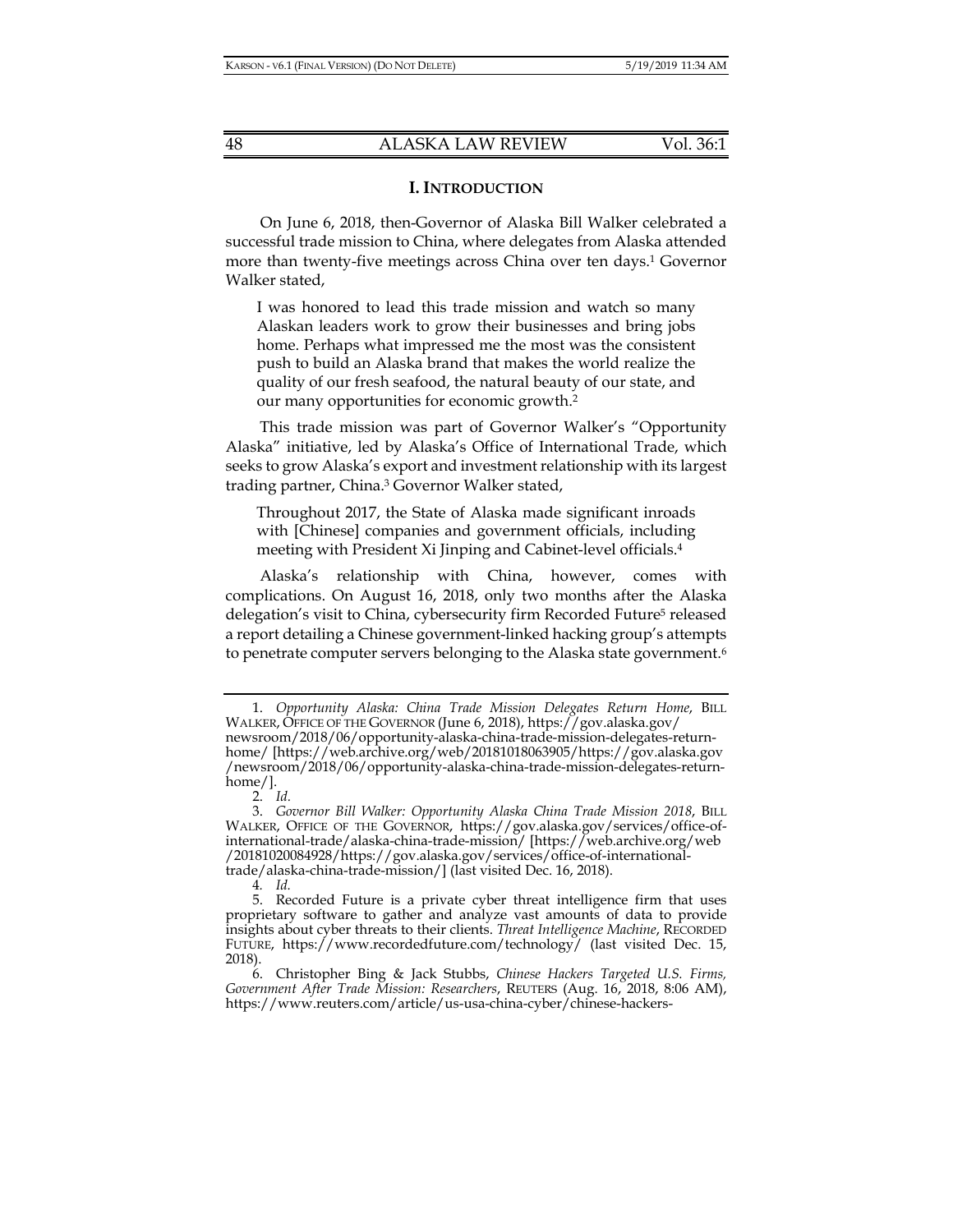According to Recorded Future, these attempts occurred in the weeks before and after Governor Walker's trade mission to China.7 Recorded Future submitted their report to the FBI, but the Alaska Governor's Office seemed unconcerned: "[E]veryday [sic], the State of Alaska, like most state governments, has anonymous activity on the perimeter of our networks that amounts to someone checking if the door is locked. The activity referenced here is not unique."8

This incident nevertheless underscores the complex and, at times, adversarial relationship between China and the United States and the conflicts of interest that can arise between the U.S. federal government and the states. Alaska may decide that some Chinese hacking is acceptable if challenging it would threaten the state's robust economic relationship with China. The U.S. federal government, however, may take the position that Chinese hacking is an unacceptable national security threat subject to criminal indictment<sup>9</sup> and diplomatic repercussions.<sup>10</sup> Indeed, recent trends in U.S.-China relations have stoked tensions between the two superpowers with increased Chinese hacking of American entities, increased economic espionage by Chinese agents in the United States, and a "trade war" involving tariffs and export controls.11

On a broader strategic level, China has been acquiring American technology and other American businesses at a rapid rate to advance its domestic industries as part of its "Made in China 2025" plan.12 There is also a growing consensus that China is using trade and investment to "manipulate financial networks, political processes, and public debate" in the United States and elsewhere.13 Thus, while Alaska and its citizens may welcome the money and jobs that economic engagement with China

targeted-u-s-firms-govt-after-trade-mission-researchers-idUSKBN1L11D2. Recorded Future uncovered these attempts to hack Alaska state government servers as part of Recorded Future's own research into Chinese government hacking. Sanil Chohan et al., *Chinese Cyberespionage Originating from Tsinghua University Infrastructure*, RECORDED FUTURE (Aug. 16, 2018), https://www.record edfuture.com/chinese-cyberespionage-operations/. Recorded Future assessed that China's attempts to hack Alaska government servers after the trade delegation's visit "was likely an attempt to gain insight into the Alaskan perspective on the trip and strategic advantage in the post-visit negotiations." *Id.* Recorded Future found that China had also attempted to conduct cyberespionage on organizations in Kenya, Brazil, and Mongolia related to potential Chinese investment in those countries. *Id.*

 <sup>7.</sup> *Id.*

 <sup>8.</sup> *Id.*

 <sup>9.</sup> *See infra* Section II.B.

 <sup>10.</sup> *See infra* Section II.B.

 <sup>11.</sup> *See infra* Section II.B.

 <sup>12.</sup> Charles Edel, *The China Challenge*, THE AMERICAN INTEREST (Aug. 24, 2018), https://www.the-american-interest.com/2018/08/24/the-china-challenge/.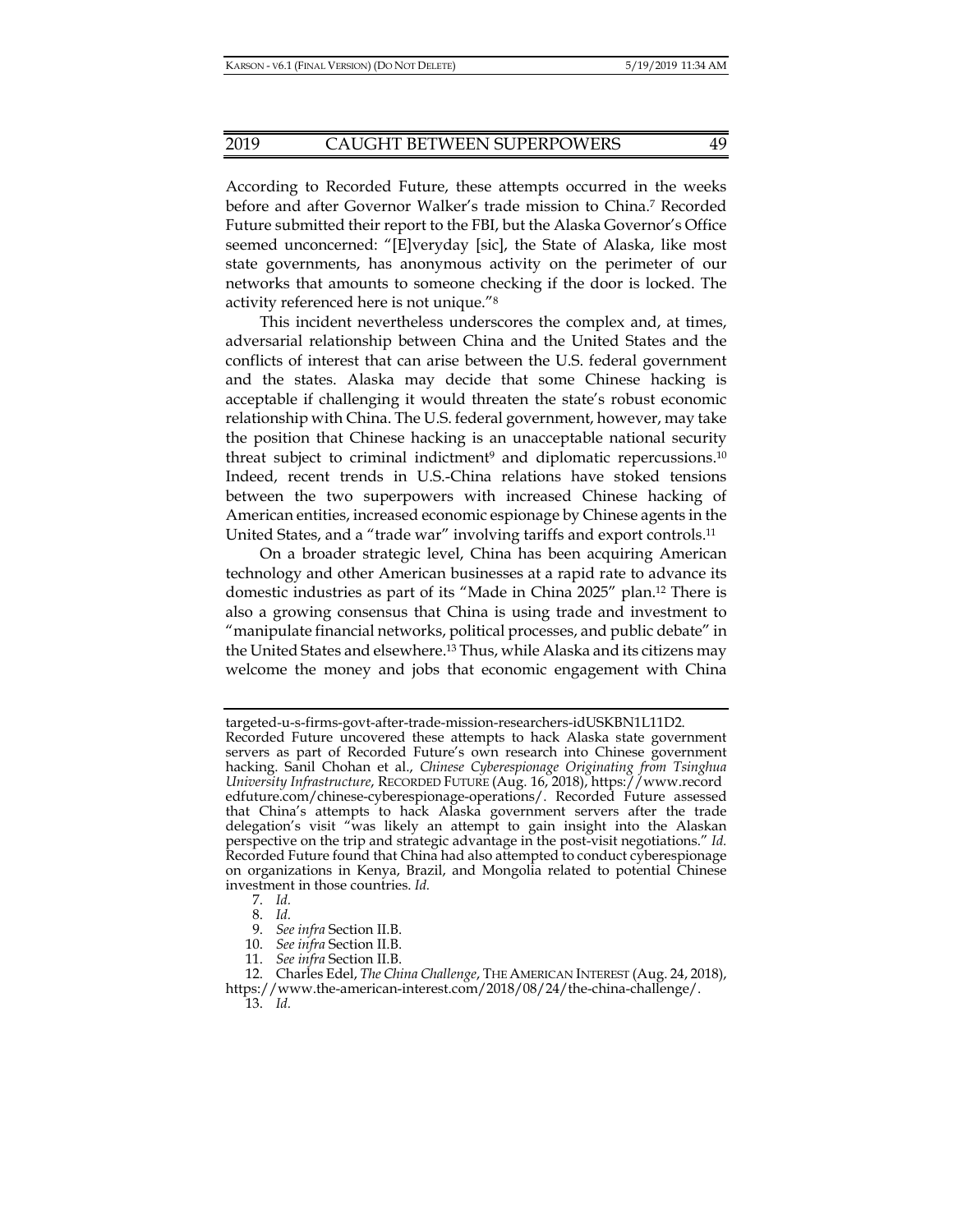brings, the U.S. federal government has legitimate reasons to worry about Alaska's growing relationship with China.

Alaska's growing relationship with China is by no means the first to raise concerns about conflicts of interest with the U.S. federal government, nor is it a state's first foray into foreign affairs.14 In fact, leading up to the U.S. Constitution's ratification, the colonies were extensively involved in foreign commerce and continued to engage in foreign commerce for some time after ratification.15 Over the course of the 19th century, the Supreme Court, the President, and Congress fought to wrest control of foreign commerce from the states and, by World War II and the Cold War, foreign commerce was largely within the exclusive realm of the federal government.16

Nevertheless, since North Carolina Governor Luther Hodges's trade mission to Europe in 1959, states have begun to reclaim their roles in foreign commerce.17 Over the last sixty years, states have increasingly entered into cooperative agreements with foreign nations and subnational units, adopted international standards, led trade delegations, opened overseas offices, pursued foreign direct investment, attracted multinational corporations, encouraged the export of goods overseas, and established sister-city and other relationships with foreign cities, among other functions.18

While the states have recently become more active in foreign commerce, the federal government nonetheless retains several constitutional and statutory powers to control foreign commerce.19 Indeed, there is a robust debate as to the states' proper place in foreign commerce and the extent to which the states may constitutionally engage in foreign relations if at all.20 Some have argued that the Constitution entirely excludes the states from participation in foreign commerce and

 <sup>14.</sup> *See generally* EARL H. FRY, THE EXPANDING ROLE OF STATE AND LOCAL GOVERNMENTS IN U.S. FOREIGN AFFAIRS (1998).

 <sup>15.</sup> Edward T. Swaine, *Negotiating Federalism: State Bargaining and the Dormant Treaty Power*, 49 DUKE L.J. 1127, 1198–1205 (2000).

 <sup>16.</sup> Peter J. Spiro, *Foreign Relations Federalism*, 70 U. COLO. L. REV. 1223, 1227– 28 (1999).

 <sup>17.</sup> Duncan B. Hollis, *Unpacking the Compact Clause*, 88 TEX. L. REV. 741, 749 (2010).

 <sup>18.</sup> MICHAEL J. GLENNON & ROBERT D. SLOANE, FOREIGN AFFAIRS FEDERALISM 38–45 (2016).

 <sup>19.</sup> *See infra* Section IV.A.

 <sup>20.</sup> *See id; see generally* Ryan Baasch & Saikrishna Bangalore Prakash, *Congress and the Reconstruction of Foreign Affairs Federalism*, 115 MICH. L. REV. 47 (2016); Sarah H. Cleveland, *Crosby and the 'One-Voice' Myth in U.S. Foreign Relations*, 46 VILL. L. REV. 975 (2001); Hollis, *supra* note 17; Michael D. Ramsey, *The Power of the States in Foreign Affairs: The Original Understanding of Foreign Affairs Federalism*, 75 NOTRE DAME L. REV. 341 (1999); Spiro, *supra* note 16; Swaine, *supra* note 15.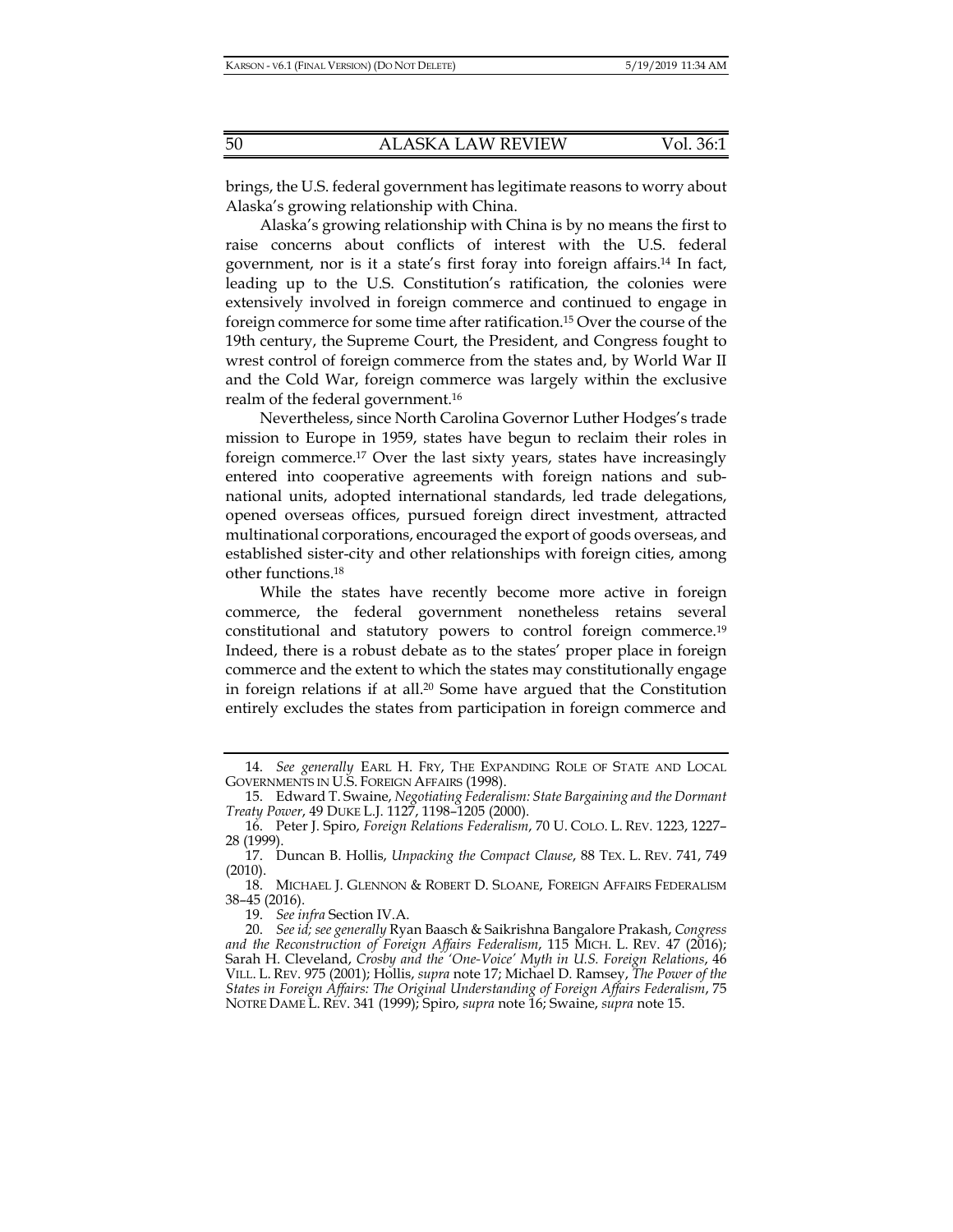#### 2019 CAUGHT BETWEEN SUPERPOWERS 51

foreign affairs.21 Other scholars point out, however, that many of the states' core regulatory activities may implicate foreign commerce.22 These scholars argue that while the states may participate in foreign commerce, Congress may exclude the states from foreign commerce through preemption.23 Nevertheless, scholars generally agree that state participation in foreign commerce, if allowed at all, is subject to federal regulation.24

Federal regulation of state participation in foreign commerce may, however, conflict with the anti-commandeering doctrine. First developed in *New York v. United States*25 and *Printz v. United States*, 26 the anticommandeering doctrine dictates that "Congress may not simply commandeer the legislative processes of the States by directly compelling them to enact and enforce a federal regulatory program."27 In 2018, the Court reaffirmed this doctrine, explaining that Congress may not issue "a direct command to the States."28 The anti-commandeering doctrine protects the traditional balance of power between the federal government and the states, ensuring that each level of government is held accountable for its actions.29

This Note will argue that, while Congress may regulate foreign commerce itself under the Foreign Commerce Clause, the anticommandeering doctrine prevents Congress from prohibiting the Alaska state government's promotion of its economic relationship with China.<sup>30</sup>

24. As two scholars point out:

No one questions . . . Congress's authority to preempt state initiatives by legislating within the scope of its Article I powers, including those foreign affairs powers it shares with the president. Nor does anyone question executive authority to preempt state measures by the exercise of those constitutional powers vested exclusively in the president by Article II.

GLENNON & SLOANE, *supra* note 18, at xxi.

29. *Id.* at 1478.

 <sup>21.</sup> *See, e.g.*, Holmes v. Jennison, 39 U.S. 540, 572 (1840) (Taney, C.J., plurality opinion) ("[T]he framers of the Constitution . . . anxiously desired to cut off all connection or communication between a state and a foreign power . . . .").

 <sup>22.</sup> *See, e.g.*, ERNEST A. YOUNG, FOREIGN AFFAIRS FEDERALISM IN THE UNITED STATES 4–11 (2018) (on file with author) (describing the influence that state policies on taxation, criminal law enforcement, and immigration law can have on foreign affairs).

 <sup>23.</sup> *See* Cleveland, *supra* note 20, at 975.

 <sup>25. 505</sup> U.S. 144 (1992).

 <sup>26. 521</sup> U.S. 898 (1997).

 <sup>27.</sup> *New York*, 505 U.S. at 161.

 <sup>28.</sup> Murphy v. NCAA, 138 S. Ct. 1461, 1481 (2018). *Murphy* was the first major Supreme Court ruling to rely on the anti-commandeering doctrine since *Reno v. Condon*, 528 U.S. 141 (2000).

 <sup>30.</sup> This Note defines Alaska's economic relationship with China to include conducting trade missions to China, promoting Alaska exports to China, and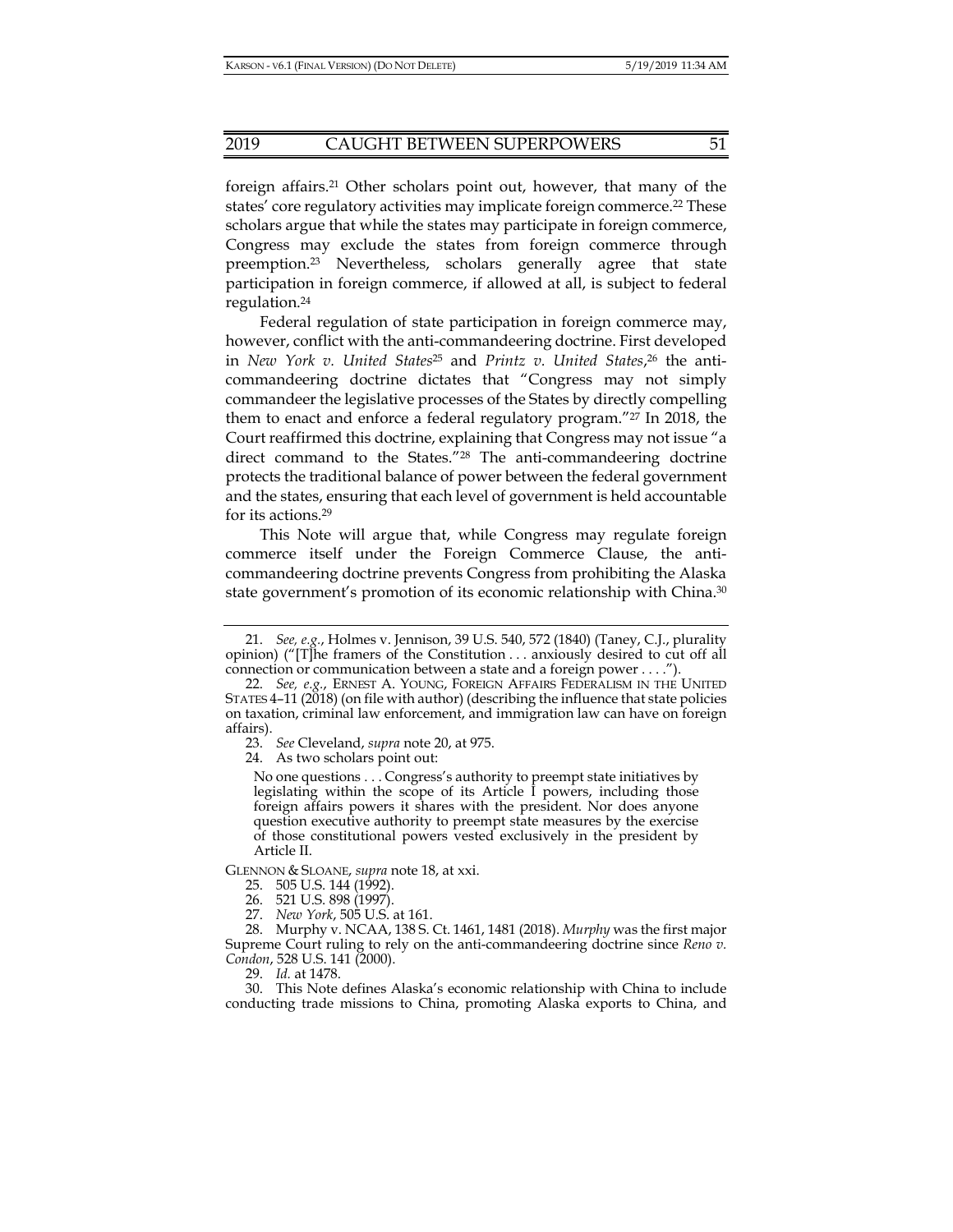To do so would force Alaska to implement the federal government's foreign policy towards China in violation of the anti-commandeering doctrine. This argument stakes out a constitutionally protected role for states in foreign commerce based on a careful study of the historical and current roles of states in foreign commerce, which have largely been ignored by federalism scholars,<sup>31</sup> and a recently reaffirmed anticommandeering doctrine.32

This Note will proceed in three parts. Section II explains Alaska's economic relationship with China and the conflicts of interest it poses with the U.S. federal government. Section III describes the historical background of the states' participation in foreign commerce against which the China-Alaska relationship is set. Section IV argues that the anticommandeering doctrine protects Alaska's promotion of its economic relationship with China from the U.S. federal government's power to regulate foreign commerce. Because the Trump administration's relationship with China is constantly fluctuating,<sup>33</sup> an examination of the political and legal status of Alaska's own relationship with China is even more important.

# **II. THE CHINA CONNECTION: ECONOMIC ADVANTAGES AND NATIONAL SECURITY THREATS**

Alaska and China have developed a robust trade, investment, and tourism relationship.34 This relationship is complicated by the U.S. federal government's increasing regulation of Chinese trade and investment as a response to perceived Chinese threats to U.S. national security. This

promoting Chinese investment and tourism in Alaska.

 <sup>31.</sup> *See, e.g.*, Baasch & Prakash, *supra* note 20, at 50 ("The states should stand deaf and mute in the foreign arena because they lack the expertise and knowledge necessary to engage in that arena. States lack a cadre of resident international specialists (State Department bureaucrats) and do not have the benefit of semipermanent officials stationed abroad (ambassadors and their extensive retinue of experts)"). As this Note explains, the states do in fact have domestic and overseas offices and officials dedicated to foreign commerce. *See infra* Section III.C.

 <sup>32.</sup> *Murphy*, 138 S. Ct. at 1461.

 <sup>33.</sup> Matthew Lee & Rob Gillies, *US, Canada Look to Ease Strains Amid 3-Way Spat with China*, AP NEWS (Dec. 14, 2018), https://www.apnews.com/c8cab06b 7fd94498a7b8b06b2c8ab8a7; Joe McDonald, *China Suspends Tariff Hikes on U.S. Cars, Auto Parts*, AP NEWS (Dec. 14, 2018), https://www.apnews.com/ 87669a6f4b70486fb48c3f5134d18d72; Christopher Bing, *U.S. to Reveal Charges Against Chinese Hackers: Sources*, REUTERS (Dec. 7, 2018, 3:49 PM),

https://www.reuters.com/article/us-usa-cyber-china/u-s-to-reveal-chargesagainst-chinese-hackers-sources-idUSKBN1O62D8.

 <sup>34.</sup> *See* THE US-CHINA BUSINESS COUNCIL, ALASKA'S EXPORTS TO CHINA 1 (2018), https://www.uschina.org/sites/default/files/uscbc\_alaska\_state  $_{\rm}$  report $_{\rm}$  2018 $_{\rm}$ 0.pdf.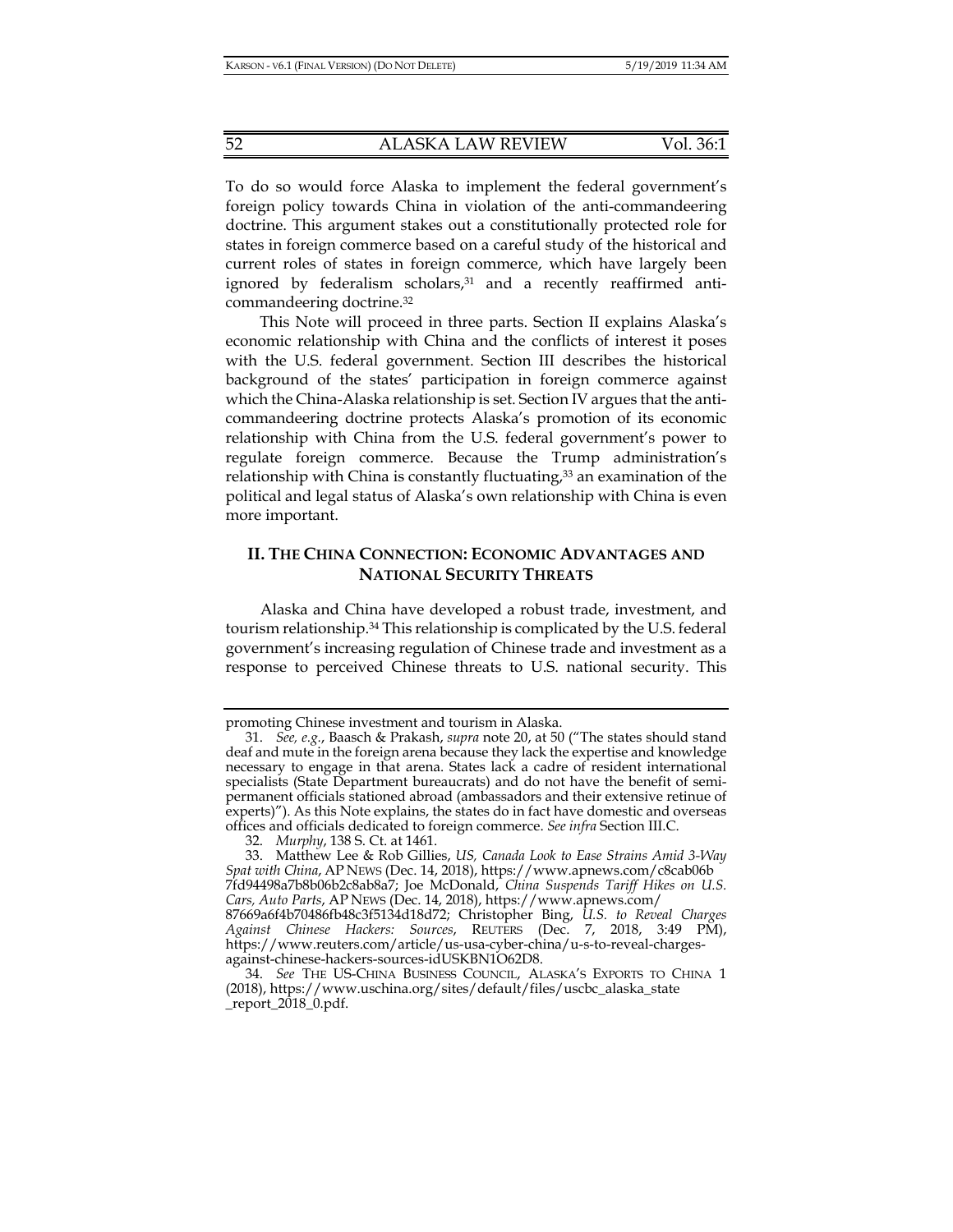#### 2019 CAUGHT BETWEEN SUPERPOWERS 53

Section will first discuss Alaska's economic relationship with China, including the Alaska state government's efforts to promote the state's economic relationship with China. This Section will then discuss Chinese threats to U.S. national security and how the federal government has responded by regulating Chinese trade and investment.

#### **A. Alaska's Economic Relationship with China**

China was Alaska's largest trading partner in 2017, during which Alaska exported \$1.3 billion worth of goods and \$135 million worth of services to China.35 Alaska's exports to China represented over a quarter of Alaska's overall exports in 2017 and included \$860 million of marine products, \$356 million of mineral ore, \$49 million of oil and gas, and \$48 million of forest products, among other exports.36 By comparison, Alaska exported \$813 million of goods to Japan, \$705 million of goods to Canada, \$669 million of goods to South Korea, and \$182 million of goods to Germany.37 Since 2008, Alaska's exports to China have grown 81%, while Alaska's collective exports to the rest of the world grew an average of only 28%.<sup>38</sup> In 2016, Alaskan exports to China supported 6100 American jobs.<sup>39</sup>

The Alaska state government has gone to great lengths to promote its economic relationship with China, including exports, investment, and tourism. On April 8, 2017, Chinese President Xi Jinping stopped in Anchorage to meet with Alaska Governor Bill Walker on his way home from meeting with U.S. President Donald Trump at Mar-a-Lago in Florida.40 In Anchorage, the two leaders discussed Alaskan exports, including seafood and oil and gas, Alaska's service as a hub for air cargo, Chinese tourism in Alaska, and a liquefied natural gas export project that would connect Alaska and China.41 Following the meeting, Governor Walker stated that "[President Xi] felt that as a result of his coming to Alaska, we will see an uptick of tourism from China."42 In 2016, Alaska received approximately 1.2 million Chinese tourists, many of whom

 41. Jeanette Lee Falsey, *Gov. Walker Breaks Down His Alaska Meeting with Chinese President Xi Jinping*, ANCHORAGE DAILY NEWS (Apr. 9, 2017), https://www.adn.com/alaska-news/2017/04/08/gov-walker-breaks-downhis-meeting-with-chinese-president-xi-jinping/.

 <sup>35.</sup> *Id.* 

 <sup>36.</sup> *Id.*

 <sup>37.</sup> *Id.*

 <sup>38.</sup> *Id.*

 <sup>39.</sup> *Id.*

 <sup>40.</sup> Jeannette Lee Falsey, *A Surprise Guest: Chinese President Makes Anchorage Stopover, Meets Gov. Walker and Takes in Some Sights*, ANCHORAGE DAILY NEWS (Apr. 8, 2017), https://www.adn.com/alaska-news/2017/04/07/chinese-presidentmakes-surprise-visit-to-alaska-following-summit-with-trump/.

 <sup>42.</sup> *Id.*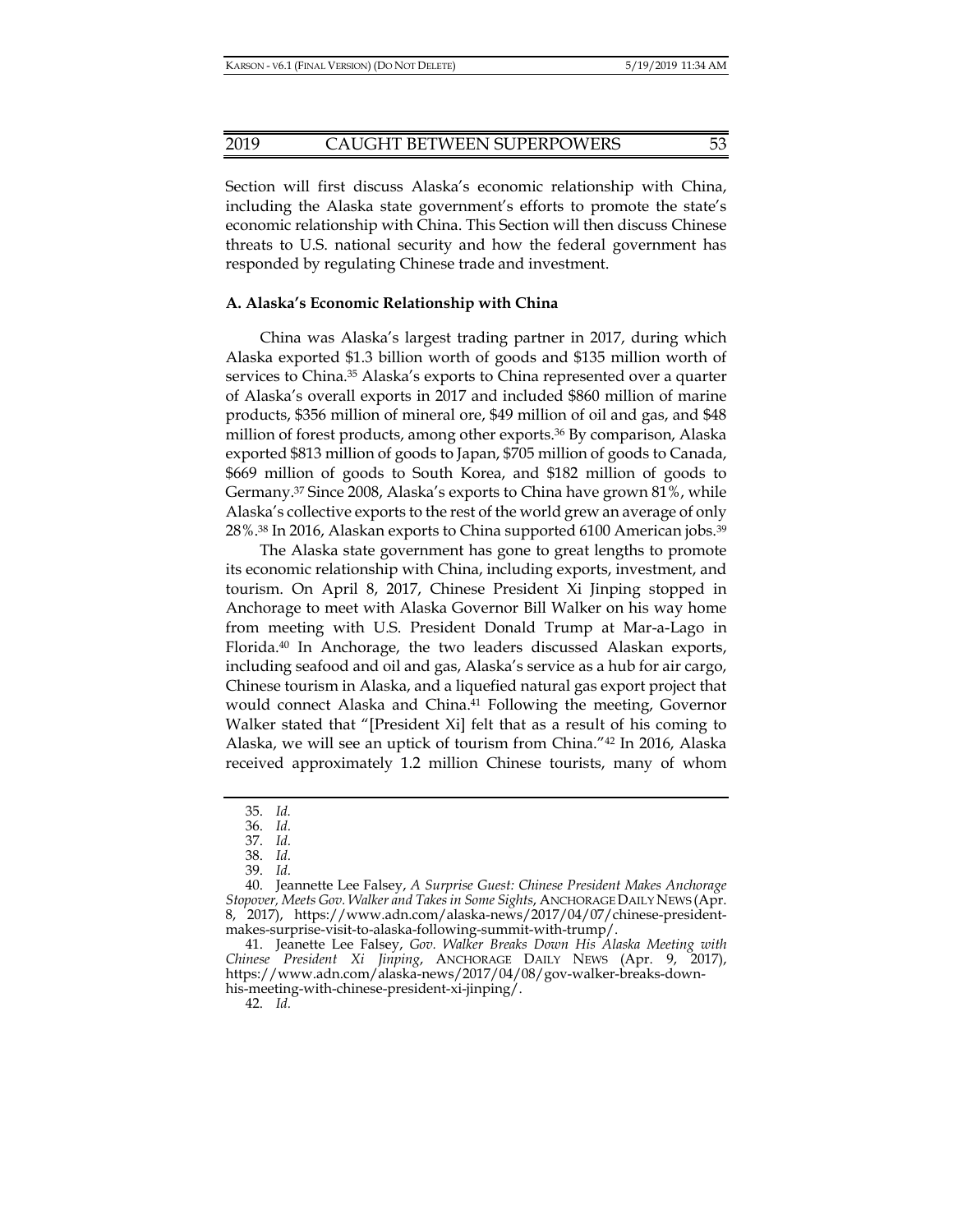traveled to Fairbanks to view the aurora borealis.43 On May 25, 2018, Alaska tourism promoter Explore Fairbanks announced that it had signed a deal with Chinese tourism company East West Marketing Corporation to promote Alaskan tourism in China, including establishing an Alaskan presence on Chinese social media.44

President Xi's visit to Anchorage led to Governor Walker's 2017 trade mission to China.45 The trade mission included Governor Walker and other state officials, as well as representatives of the seafood industry, tourism industry, local economic development organizations, a baby food company, and a craft brewery, among other entities.46 The delegation's meetings took place in Chengdu, Beijing, Shanghai, and Hangzhou, where delegates met with businesses including Chinese e-commerce giants JD.com and Alibaba Group.47 The delegates also sought to establish direct flights between Alaska and China and even met with China's Sports Minister to discuss having Chinese Olympic athletes train in Alaska.48 The Chinese downhill and cross-country ski teams and ice hockey team will all participate in year-long training in Alaska to prepare for the 2022 Winter Olympics.49

Another major topic discussed during Governor Walker's trade mission to China was the Alaska Liquefied Natural Gas (LNG) Project.50 On November 9, 2017, Governor Walker signed a joint development agreement with Chinese energy company Sinopec, China's sovereign wealth fund China Investment Corporation, and the Bank of China, all owned by the Chinese government.51 The joint development agreement is a nonbinding agreement to work towards developing a new pipeline in Alaska to carry natural gas from Prudhoe Bay to a liquefaction plant in

 <sup>43.</sup> Wang Guan, *Alaska Eyes Stronger Engagement with China on Tourism, Gas*, CGTN (Sept. 18, 2017, 10:30 AM), https://news.cgtn.com/news/78677a4d35557a 6333566d54/share\_p.html.

 <sup>44.</sup> Elwood Brehmer, *Explore Fairbanks Signs Deal on Gov's China Trade Trip*, ALASKA J. OF COM. (May 30, 2018, 10:24 AM), http://www.alaskajournal.com /2018-05-30/explore-fairbanks-signs-deal-govs-china-trade-trip#.W8jkFXtKiUk. 45. *Id.*

 <sup>46.</sup> *Alaska Businesses Selected for Opportunity Alaska: China Trade Mission*, BILL WALKER, OFFICE OF THE GOVERNOR (Apr. 18, 2018), https://gov.alaska.gov/ newsroom/2018/04/alaska-businesses-selected-for-opportunity-alaska-chinatrade-mission/ [https://web.archive.org/web/20181020183936/https:// gov.alaska.gov/newsroom/2018/04/alaska-businesses-selected-foropportunity-alaska-china-trade-mission/].

 <sup>47.</sup> BILL WALKER, OFFICE OF THE GOVERNOR, *supra* note 1.

 <sup>48.</sup> *Id.*

 <sup>49.</sup> *Id.*

 <sup>50.</sup> Falsey, *supra* note 41.

 <sup>51.</sup> Elwood Brehmer, *AK LNG Leaders Navigate Trade Battle with China*, ALASKA J. OF COM. (July 18, 2018, 10:29 AM), http://www.alaskajournal.com/ 2018-07-18/ak-lng-leaders-navigate-trade-battle-china#.W8jsYXtKiUk.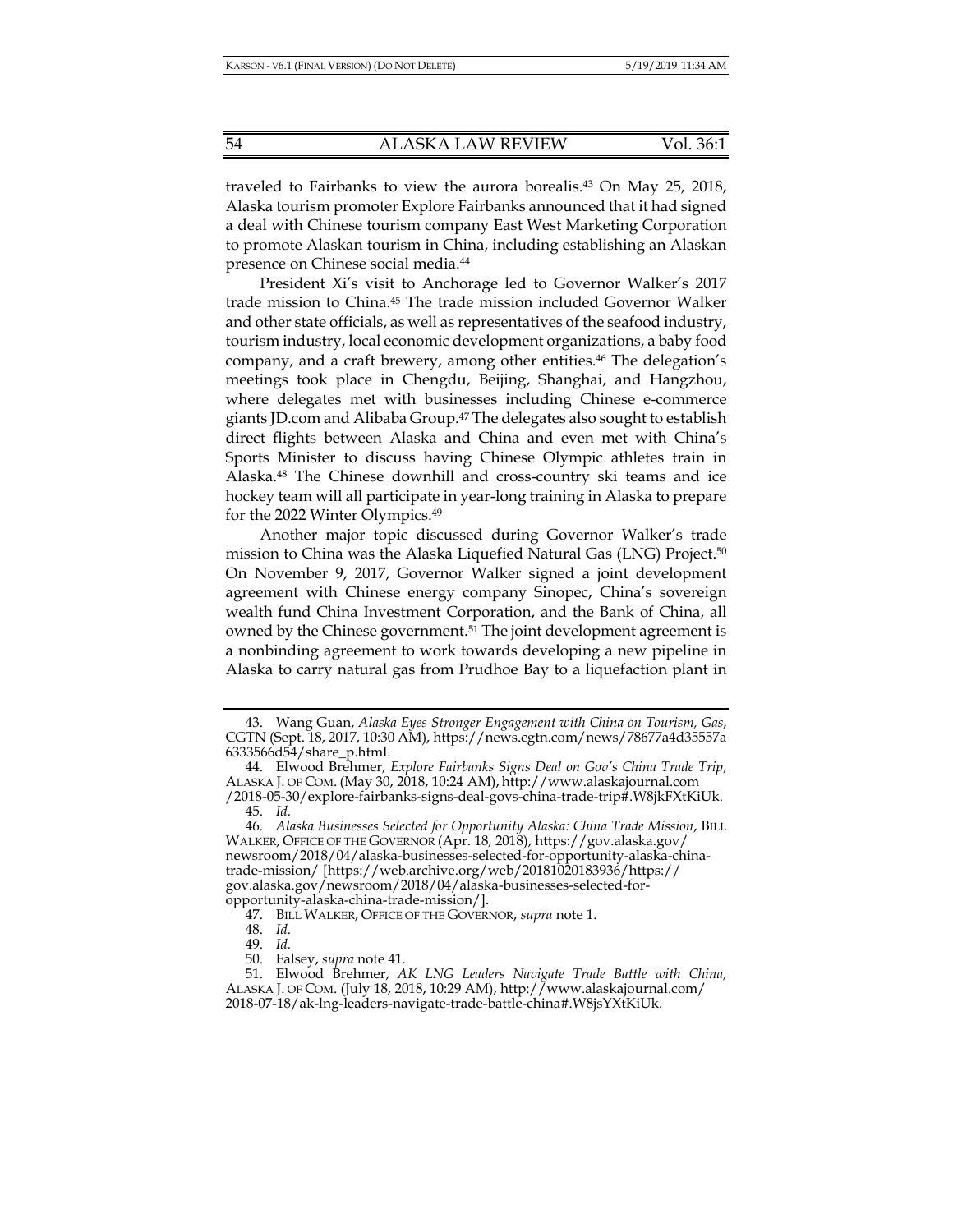southern Alaska, from which the LNG could be shipped overseas.<sup>52</sup> Under the joint development agreement, Sinopec would receive 75% of the LNG from the new pipeline in exchange for the Chinese Investment Corporation and the Bank of China financing the \$43 billion pipeline and liquefaction plant project.<sup>53</sup> While trade relations with China and the U.S. federal government have deteriorated since the original joint development agreement was signed in 2017, the Alaska Gasline Development Corporation and three Chinese entities signed a supplemental agreement on October 2, 2018, reaffirming their "willingness to advance" the Alaska LNG Project.<sup>54</sup>

#### **B. The Threat from China to U.S. National Security**

As China and Alaska forge ahead in strengthening their economic bond, the relationship between China and the U.S. federal government continues to deteriorate.55 As discussed in the Introduction, Recorded Future reported that Chinese government-linked hackers probed Alaska state-owned computer servers for vulnerabilities following Governor Walker's trade mission to China in 2017.<sup>56</sup> In 2015, then-U.S. president Barack Obama and China's President Xi reached a verbal agreement that, among other things, China would stop hacking U.S. companies to conduct economic espionage.57 Although the "Obama-Xi Agreement" did not stop all Chinese hacking, "we witnessed about [a] 90% drop in Chinese nation-state sponsored intrusions against [the] Western

 <sup>52.</sup> Sean Maguire, *BP Alaska Signs onto the Alaska LNG Project in a "Historic Milestone"*, KTUU (Sept. 10, 2018, 12:18 PM), https://www.ktuu.com/content /news/Gas-line-corporation-BP-make-progress-on-Alaska-gas-deal-481981671.html.

 <sup>53.</sup> Ashley Feng & Sagatom Saha, *China's Arctic Ambitions in Alaska*, DIPLOMAT (Apr. 20, 2018), https://thediplomat.com/2018/04/chinas-arcticambitions-in-alaska/.

 <sup>54.</sup> *China and Alaska Reaffirm Willingness to Advance Alaska LNG*, ALASKA GASLINE DEV. CORP. (Oct. 2, 2018), http://agdc.us/wp-content/uploads/

<sup>2018/10/</sup>Press-Release-China-and-Alaska-Reaffirm-Willingness-to-Advance-Alaska-LNG.pdf. The Alaska Gasline Development Corporation has since reaffirmed its intent to carry out the joint development agreement in the wake of the latest friction between Washington and Beijing. Elwood Brehmer, *Tariff Pause Doesn't Alter Talks with China on Alaska LNG, Officials Say*, ANCHORAGE DAILY NEWS (Dec. 5, 2018), https://www.adn.com/business-economy/2018/12/05/tariffpause-doesnt-alter-talks-with-china-on-alaska-lng-officials-say/.

 <sup>55.</sup> Julian Borger & Lily Kuo, *US-China Tensions Soar as 'New Cold War' Heats Up*, GUARDIAN (Oct. 16, 2018, 6:03 PM), https://www.theguardian.com /world/2018/oct/16/us-china-new-cold-war-tensions.

 <sup>56.</sup> Bing & Stubbs, *supra* note 6.

 <sup>57.</sup> Robert Farley, *Did the Obama-Xi Cyber Agreement Work?*, DIPLOMAT (Aug. 11, 2018), https://thediplomat.com/2018/08/did-the-obama-xi-cyber-agreement -work/.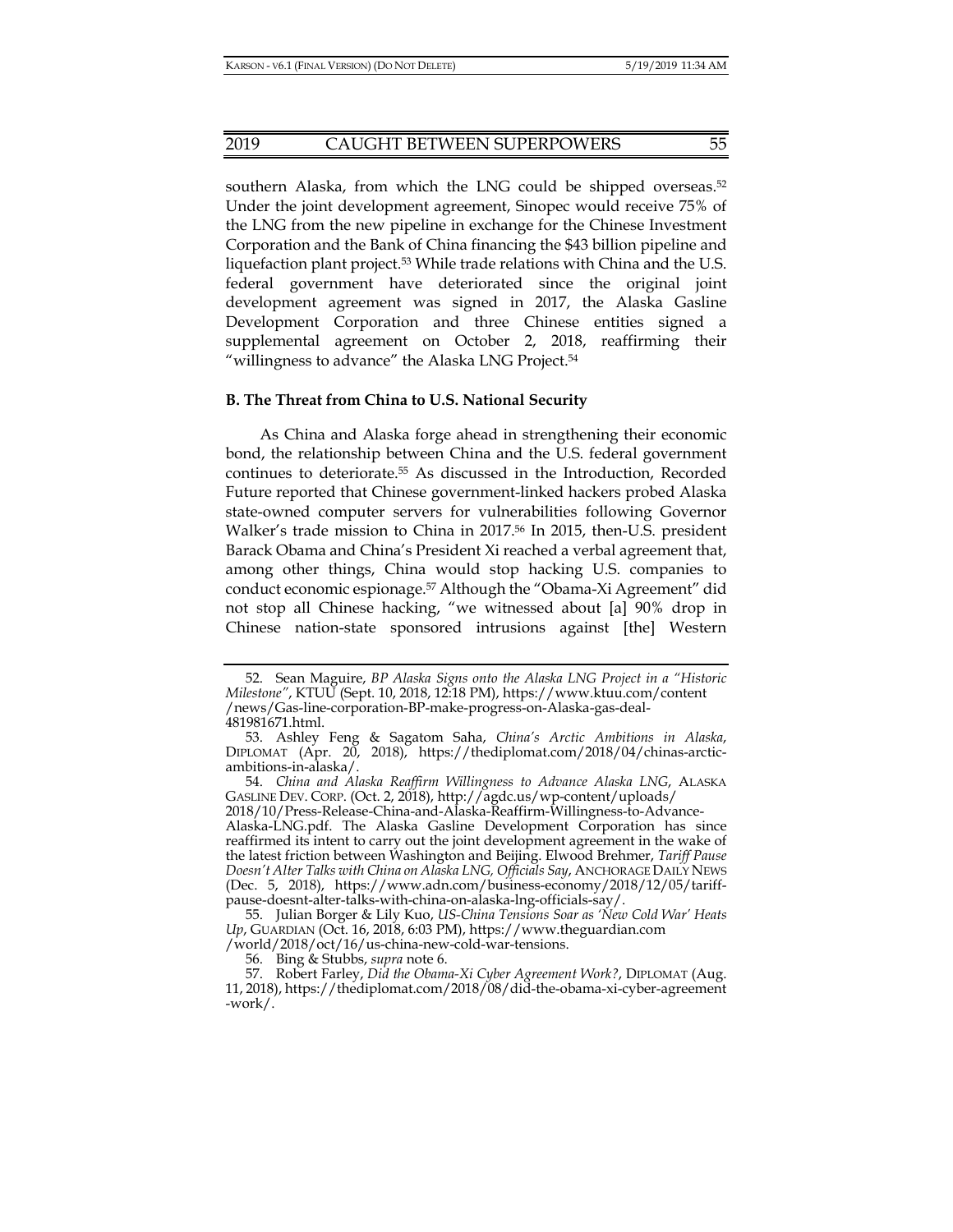commercial sector," a few months after they reached the agreement.58 On October 10, 2018, however, Dmitri Alperovitch, co-founder of preeminent cybersecurity firm CrowdStrike,<sup>59</sup> announced on Twitter that "China is back (after a big dropoff in activity in 2016) to being the predominant nation-state intrusion threat in terms of volume of activity against Western industry."60

Alperovitch's statement followed the FBI's arrest of Yanjun Xu, a Chinese intelligence officer working for China's Ministry of State Security.<sup>61</sup> Yanjun Xu was extradited from Belgium to the United States on charges of economic espionage and theft of trade secrets from GE Aviation and other American aerospace companies.<sup>62</sup> While China's Ministry of State Security currently leads China's international hacking efforts,<sup>63</sup> the Department of Justice alleges that Xu targeted experts who worked at aerospace companies around the world and recruited these experts to travel to China to conduct economic espionage and steal trade secrets.64 This case joins countless other cases of Chinese operatives conducting economic espionage of U.S. companies.<sup>65</sup> As Assistant Attorney General for the Department of Justice's National Security Division John Demers noted in announcing Xu's arrest, "[t]his case is not an isolated incident. It is part of an overall economic policy of developing China at American expense," often through illegal means.<sup>66</sup>

Trade and investment relations between China and the U.S. federal government have become a battleground over the balance of trade, trade in specific goods, and investment in specific businesses. As part of President Trump's "trade war," the federal government has imposed 25% tariffs on \$250 billion worth of imports from China, which amount to about half of the United States' overall imports from China.<sup>67</sup> The Trump

64. DEP'T OF JUSTICE, *supra* note 61.

 <sup>58.</sup> Borger & Kuo, *supra* note 55.

 <sup>59.</sup> CrowdStrike, like Recorded Future, is a private firm providing cyber threat intelligence to its clients, as well as conducting its own research into cyber threat actors, such as China. CROWDSTRIKE, https://www.crowdstrike.com/ (last visited Dec. 14, 2018).

 <sup>60.</sup> Dmitri Alperovitch (@DAlperovitch), TWITTER (Oct. 10, 2018, 11:54 AM), https://twitter.com/DAlperovitch/status/1050097354869788673.

 <sup>61.</sup> *Chinese Intelligence Officer Charged with Economic Espionage Involving Theft of Trade Secrets from Leading U.S. Aviation Companies*, DEP'T OF JUSTICE (Oct. 10, 2018), https://www.justice.gov/opa/pr/chinese-intelligence-officer-chargedeconomic-espionage-involving-theft-trade-secrets-leading.

 <sup>62.</sup> *Id.*

 <sup>63.</sup> Alperovitch, *supra* note 60.

 <sup>65.</sup> *Id.*

 <sup>66.</sup> *Id.*

 <sup>67.</sup> *Trump Slaps Tariffs on US\$200b of Chinese Goods in Sharp Escalation of Trade War*, STRAITS TIMES (Sept. 28, 2018, 1:15 PM), https://www.straitstimes.com/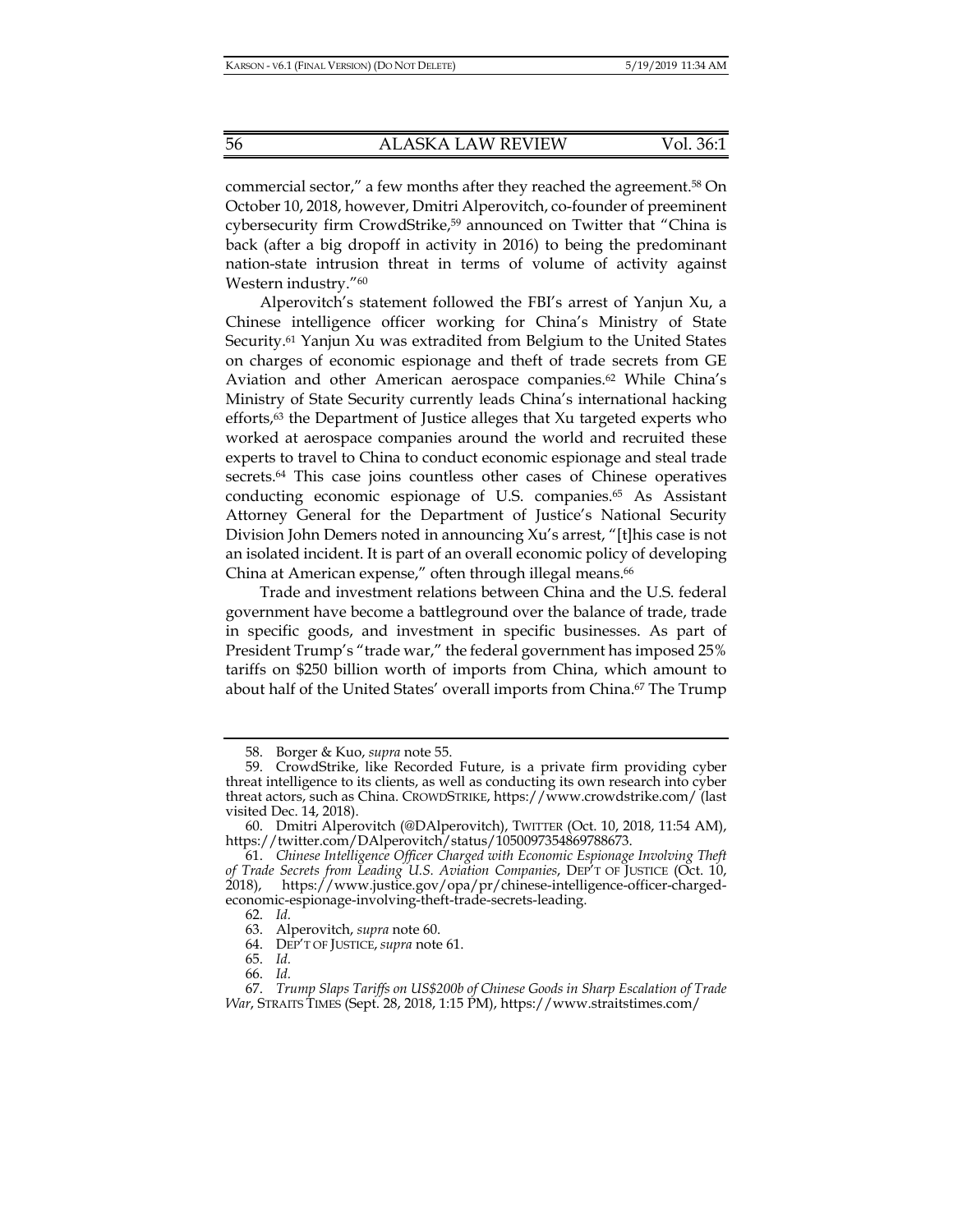administration has further threatened to impose tariffs on another \$267 billion worth of Chinese imports.68 China, by contrast, has imposed 25% tariffs on \$110 billion worth of U.S. goods, out of the \$130 billion worth of goods China imports from the United States.<sup>69</sup> China has also filed a complaint with the World Trade Organization protesting the U.S. tariffs.70 Alaska itself has been caught up in the trade war, with China imposing a 25% tariff on Pacific Northwest seafood.71 This could have "devastating" impacts on Alaska's largest export to its largest trading partner.72

With specific exports to and investments from China, the federal government has been especially concerned with high technology developed in the United States. On the export side, the federal government recently imposed export controls on forty-four Chinese companies, allowing the federal government to control whether certain technology is exported to those companies.73 U.S. Trade Representative Robert Lighthizer explained that "China's government is aggressively working to undermine America's hi-tech industries and our economic leadership through unfair trade practices and industrial policies like Made in China 2025."74

On the investment side, U.S. policymakers have been concerned that "China is weaponizing its investment in the U.S. to exploit national security vulnerabilities, including the back-door transfer of dual-use U.S. technology and related know-how, aiding China's military modernization and weakening the U.S. defense industrial base."75 As of 2017, China has invested in 7–10% of American startup companies

 73. Sarah Zheng, *U.S. Slaps Export Controls on Dozens of Chinese Firms Over 'Threat to National Security' as Trade Tensions Escalate*, SOUTH CHINA MORNING POST (Aug. 2, 2018, 1:10 PM), https://www.scmp.com/news/china/diplomacydefence/article/2157932/us-slaps-export-controls-dozens-chinese-firms-over.

world/united-states/trump-announces-10-tariffs-on-us200b-in-chinese-goodsfrom-sept-24.

 <sup>68.</sup> *Id.*

 <sup>69.</sup> *Id.*

 <sup>70.</sup> *Donald Trump's Many Trade Wars: A Summary*, STRAITS TIMES (Sept. 18, 2018, 8:33 AM), https://www.straitstimes.com/world/united-states/donaldtrumps-many-trade-wars-a-summary.

 <sup>71.</sup> Yereth Rosen, *Alaska Seafood Industry Braces for China Tariff Pain*, REUTERS (Aug. 12, 2018, 7:00 AM), https://www.reuters.com/article/us-usa-trade-chinaalaska/alaska-seafood-industry-braces-for-china-tariff-pain-idUSKBN1KX0CQ.

 <sup>72.</sup> *Id.* ("'This isn't an easily replaced market,' [Frances Leach, executive director of Alaska's largest commercial fishing trade group] said, '[w]hat's going to happen is China is just going to stop buying Alaska fish.'").

 <sup>74.</sup> *Id.*

 <sup>75.</sup> Jonathan Wakely & Andrew Indorf, *Managing National Security Risk in an Open Economy: Reforming the Committee on Foreign Investment*, 9 HARV. NAT'L SEC. L.J. 1, 26 (2018), http://harvardnsj.org/wp-content/uploads/2018/06/ WakelyIndorf\_CFIUS\_05.28.18.pdf.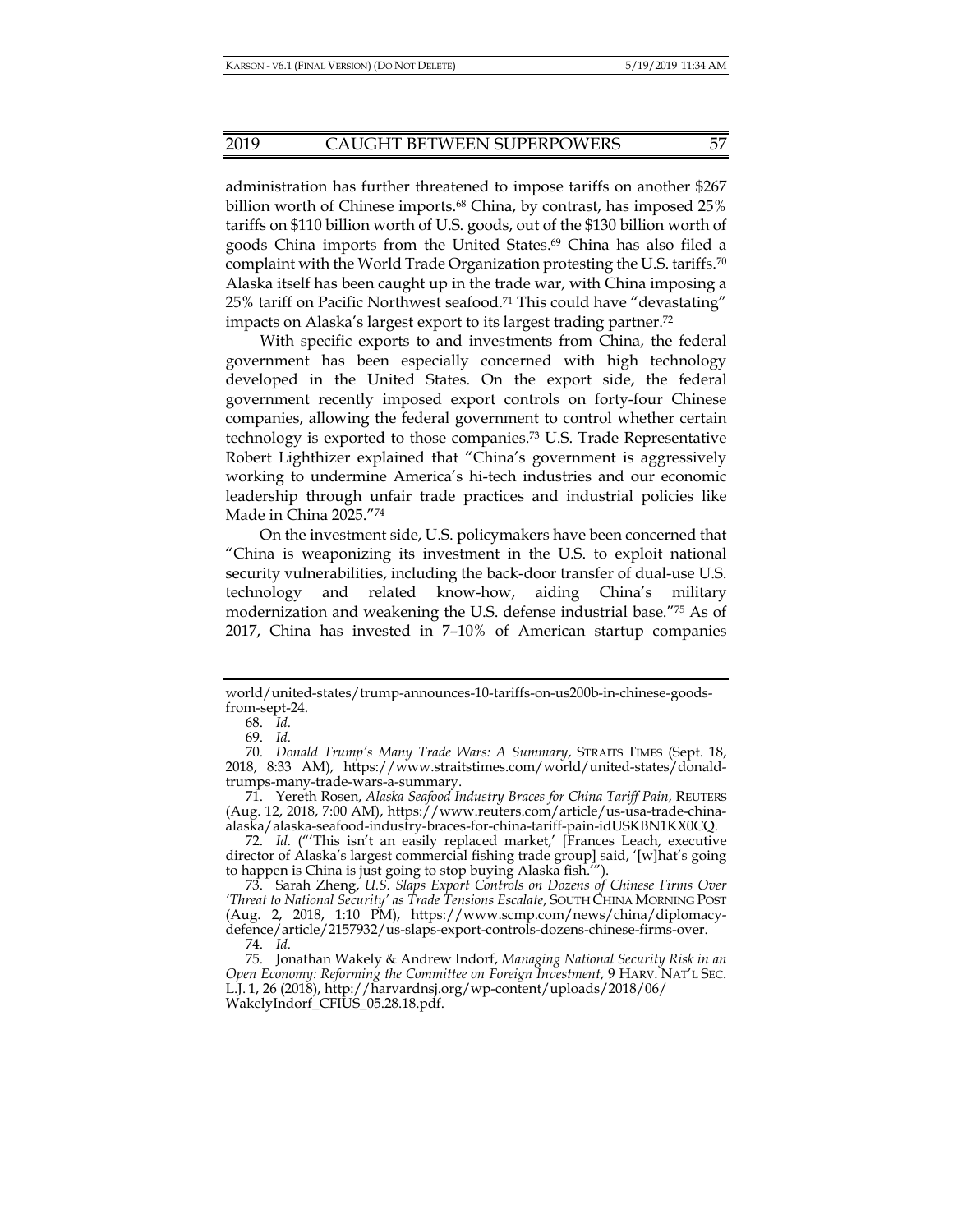through venture capital financing and is specifically investing in startups expected to be "foundational to future innovation in the U.S.: artificial intelligence, autonomous vehicles, augmented/virtual reality, robotics and blockchain technology."76 These concerns drove Congress in August 2018 to pass the Foreign Investment Risk Review Modernization Act, which will strengthen the Committee on Foreign Investment in the United States (CFIUS).77

Alaska's economic relationship with China is thus set against this increasingly contentious relationship between the U.S. federal government and China. While the federal government has not yet intervened to block or regulate any of Alaska's direct relations with the Chinese government, the U.S. has begun to do so in Israel, where the federal government has pressured the Israeli government to curtail its economic relationship with China based on national security concerns.78 Like the China-Alaska relationship, Israel's mutually beneficial relationship with China has grown in recent years.<sup>79</sup> Further, like Alaska, Israel has embraced increased Chinese investments in local industries and increased Israeli exports to China.<sup>80</sup> While Israel is not a state like Alaska, this situation nonetheless evidences the U.S. federal government's

80. *Id.*

 <sup>76.</sup> MICHAEL BROWN & PAVNEET SINGH, DEFENSE INNOVATION UNIT EXPERIMENTAL, CHINA'S TECHNOLOGY TRANSFER STRATEGY: HOW CHINESE INVESTMENTS IN EMERGING TECHNOLOGY ENABLE A STRATEGIC COMPETITOR TO ACCESS THE CROWN JEWELS OF U.S. INNOVATION 2 (2018), https://admin.govexec .com/media/diux\_chinatechnologytransferstudy\_jan\_2018\_(1).pdf.

<sup>77.</sup> Mercy A. Kuo, CFIUS and China: The FIRRMA Factor, DIPLOMAT (Oct. 17, 2018), https://thediplomat.com/2018/10/cfius-and-china-the-firrma-factor/. CFIUS is an interagency group chaired by the Secretary of the Treasury which is empowered to block or mitigate corporate transactions that may lead to foreign control of American businesses implicating U.S. national security. Wakely & Indorf, *supra* note 75, at 7. President Trump recently blocked an attempted Chinese takeover of a U.S. semiconductor manufacturer on the recommendation of CFIUS. Seth Fiegerman & Jackie Wattles, *Trump Stops China-Backed Takeover of U.S. Chip Maker*, CNN (Sept. 14, 2017, 12:47 AM), https://money.cnn.com/ 2017/09/13/technology/business/trump-lattice-china/index.html. China itself

has begun to respond to the U.S. federal government's increasing vigilance against Chinese investment by blocking U.S. chipmaker Qualcomm's purchase of Dutch chipmaker NXP. Don Clark, *Qualcomm Scraps \$44 Billion NXP After China Inaction*, N.Y. TIMES (July 25, 2018), https://www.nytimes.com/2018/07/25/ technology/qualcomm-nxp-china-deadline.html.

 <sup>78.</sup> David Rosenberg, *Israel Will Have to Choose Between America and China*, HAARETZ (Jan. 8, 2019, 3:31 PM), https://www.haaretz.com/israel-news/. premium-israel-will-have-to-choose-between-america-and-china-1.6822921.

 <sup>79.</sup> Omree Wechsler, *Caught Between Giants: How Will Israel Navigate the U.S.- China Tech Cold War?*, COUNCIL ON FOREIGN REL. (Feb. 5, 2019), https://www.cfr.org/blog/caught-between-giants-how-will-israel-navigate-uschina-tech-cold-war.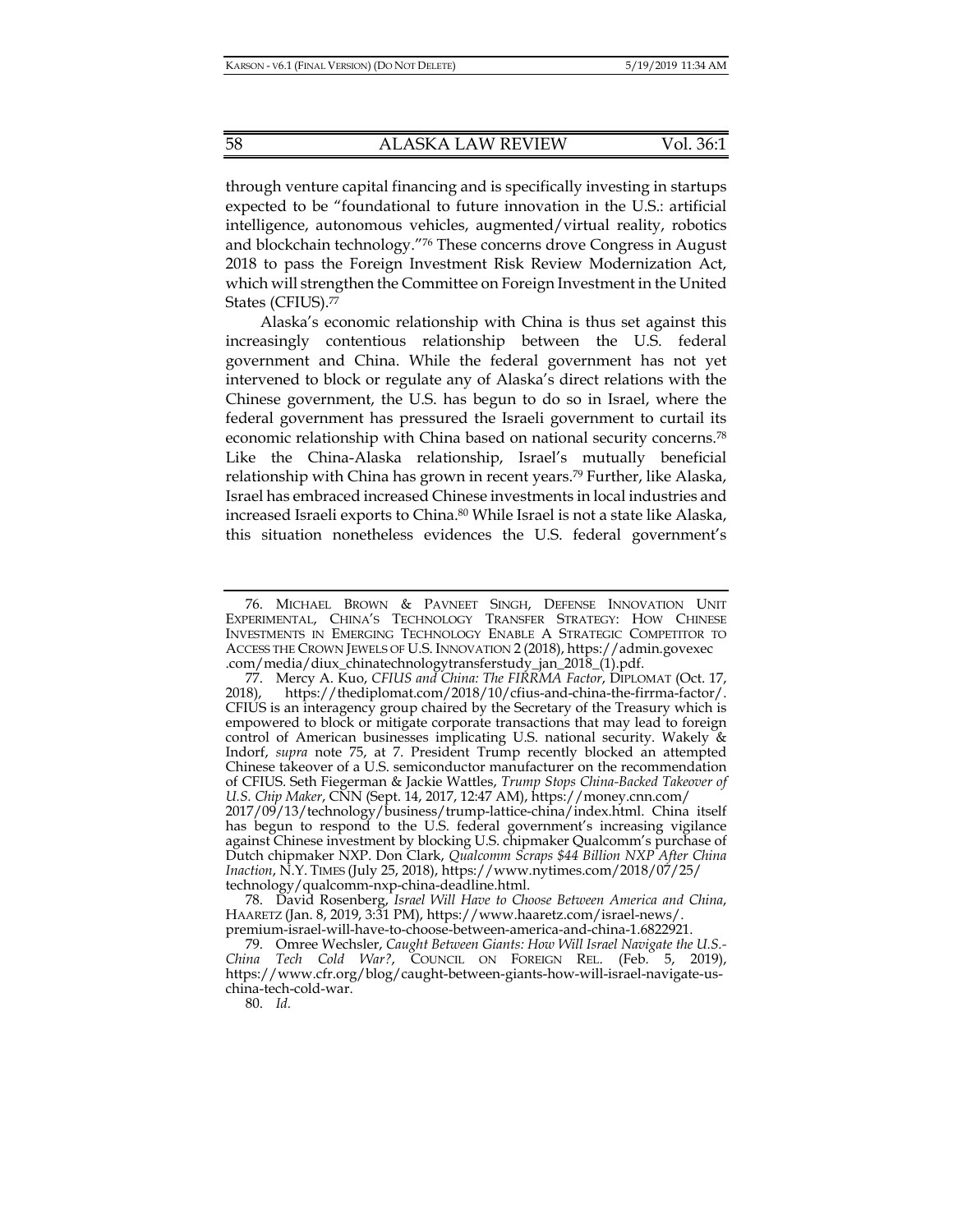willingness to intervene in the economic relations between two other sovereigns to protect national security.

The Alaska LNG Project, moreover, has become a bargaining chip in ongoing U.S.-China trade discussions.81 The project has been seen as an "olive branch" in trade talks between the U.S. federal government and China, $82$  but it could be destroyed if trade relations continue to deteriorate or concerns about Chinese involvement in energy projects increase. Energy, as critical infrastructure, is both a part of China's "Made in China 2025" initiative<sup>83</sup> and subject to CFIUS oversight as part of its mandate to protect U.S. national security.<sup>84</sup> Congress's passage of the Foreign Investment Risk Review Modernization Act of 2018 was a direct response to the perceived threat of Chinese investment and was intended to give CFIUS greater power to scrutinize such transactions.85

As the LNG project progresses and Alaska's economic ties with China grow stronger, the U.S. federal government may begin to pressure Alaska in the same way that it has pressured Israel to reduce ties with China. Alaska's interests in the LNG project are thus on a potential collision course with the U.S. federal government's interest in protecting U.S. national security. This situation makes the anti-commandeering doctrine especially relevant because it prevents the federal government from forcing Alaska to act, requiring instead that the federal government itself regulate or block the LNG project, for example, to accomplish its national security goals.

# **III. A LONG HISTORY OF STATE INVOLVEMENT IN FOREIGN COMMERCE**

The current tension between Alaska, China, and the United States hardly represents the first time that a state's interest in foreign commerce has run counter to the interests of the federal government. The conflict between the commercial interests of the individual states and the nation as a whole under the Articles of Confederation in large part led to the adoption of the U.S. Constitution in 1788, drafted to empower the federal government to exert greater control over foreign affairs and foreign

 <sup>81.</sup> Yereth Rosen, *Alaska Officials Still Bullish on China Nat Gas Partnership*, REUTERS (July 11, 2018, 10:14 PM), https://www.reuters.com/article/us-chinalng-alaska/alaska-officials-still-bullish-on-china-nat-gas-partnershipidUSKBN1K2060.

 <sup>82.</sup> *Id.*

 <sup>83.</sup> Scott Kennedy, *Made in China 2025*, CTR. FOR STRATEGIC & INT'L STUDIES (June 1, 2015), https://www.csis.org/analysis/made-china-2025.

 <sup>84. 50</sup> U.S.C. § 4565 (2018).

 <sup>85.</sup> Kuo, *supra* note 77.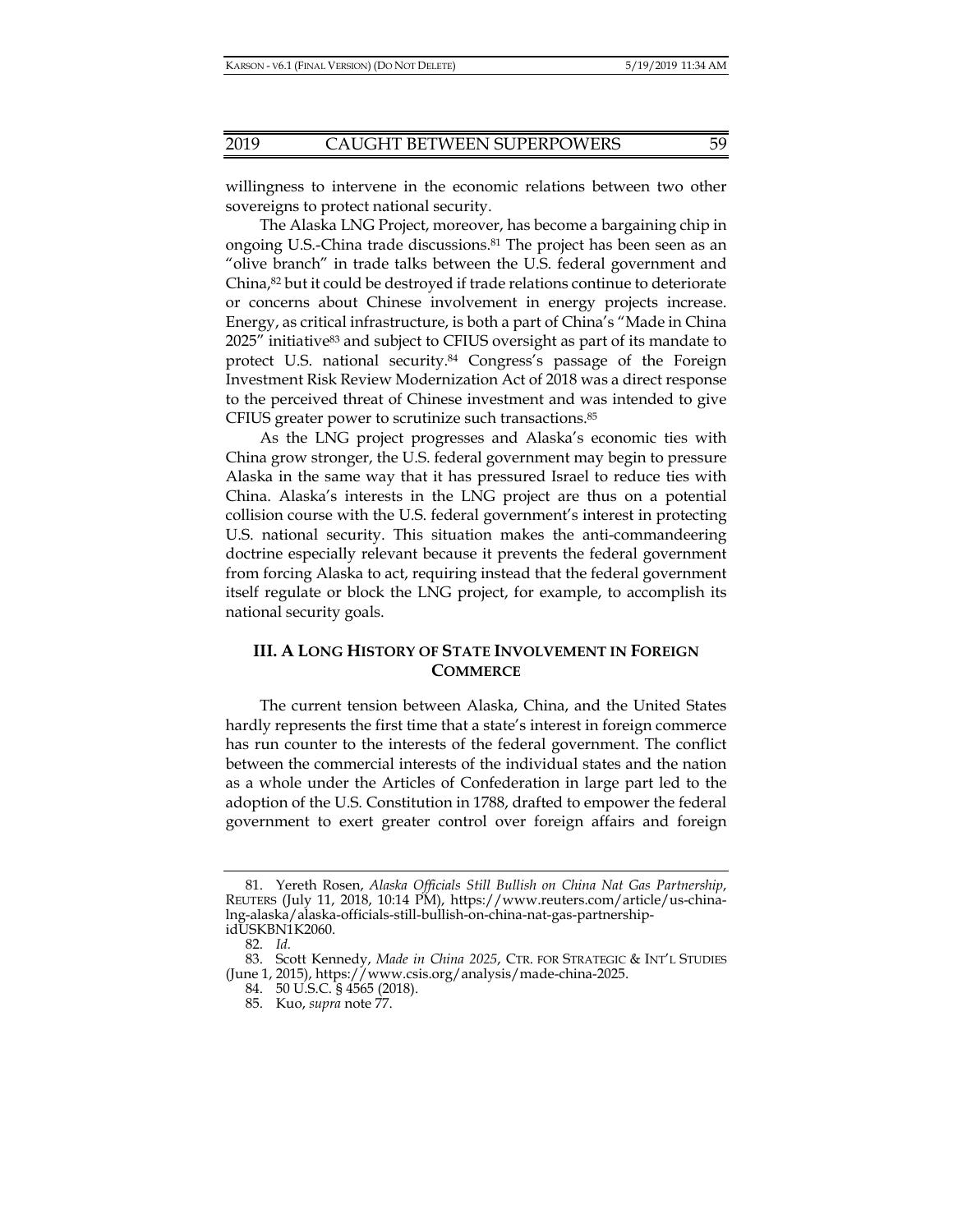commerce.86 Despite this constitutional intent, the states have continued to participate in foreign commerce even when the states' interests conflict with those of the federal government. To provide context, this Section will address several key episodes in U.S. history that demonstrate the states' ongoing roles in foreign commerce. It will also describe the relatively recent reemergence of the states' roles in foreign commerce as a response to globalization.87 This balance of power protects Alaska's full-throated advocacy of its economic stake in the LNG project and would require the federal government to expend costly political capital to scuttle the project directly.

#### **A. The Embargo Act of 1807**

The events surrounding the implementation of the Embargo Act of 1807 and its effects in the United States elucidate the relationship between the states and the federal government with regard to foreign commerce in the early Republic. In 1803, the Peace of Amiens dissolved and Britain and France resumed their war against each other.<sup>88</sup> Beginning in 1803, as part of the war effort, Britain began the practice of impressment of American sailors, which involved stopping U.S. ships in international waters and forcing American sailors to join the Royal Navy.89 The *Chesapeake-Leopard* affair, in which the HMS *Leopard* attacked and boarded the unsuspecting USS *Chesapeake*, nearly brought Britain and the United States to war in 1807.90

Later that year, Britain instituted a wartime policy requiring all U.S. ships to pass through Britain and obtain a license to trade with Europe, effectively blockading Europe.91 France responded by ordering that any ship securing a British license to trade would be seized.92 Thus, U.S. ships could no longer trade across the Atlantic without being seized by either Britain or France.<sup>93</sup> U.S. President Thomas Jefferson and Congress responded by enacting the Embargo Act of 1807, which prohibited all U.S. ships from leaving port to trade with foreign countries.94 The Act's goal

 <sup>86.</sup> YOUNG, *supra* note 22, at 1–2.

<sup>87.</sup> This Note considers "globalization" to be the growing interconnectedness and interdependence of world economies and economic activities, including trade, investment, and tourism, across national borders.

 <sup>88.</sup> GEORGE C. HERRING, FROM COLONY TO SUPERPOWER: U.S. FOREIGN RELATIONS SINCE 1776, at 114 (2008).

 <sup>89.</sup> *Id.* at 117.

 <sup>90.</sup> *Id.* at 118.

 <sup>91.</sup> *Id.* at 119.

 <sup>92.</sup> *Id.*

 <sup>93.</sup> *Id.*

 <sup>94.</sup> LOUIS MARTIN SEARS, JEFFERSON AND THE EMBARGO 59–60 (1927).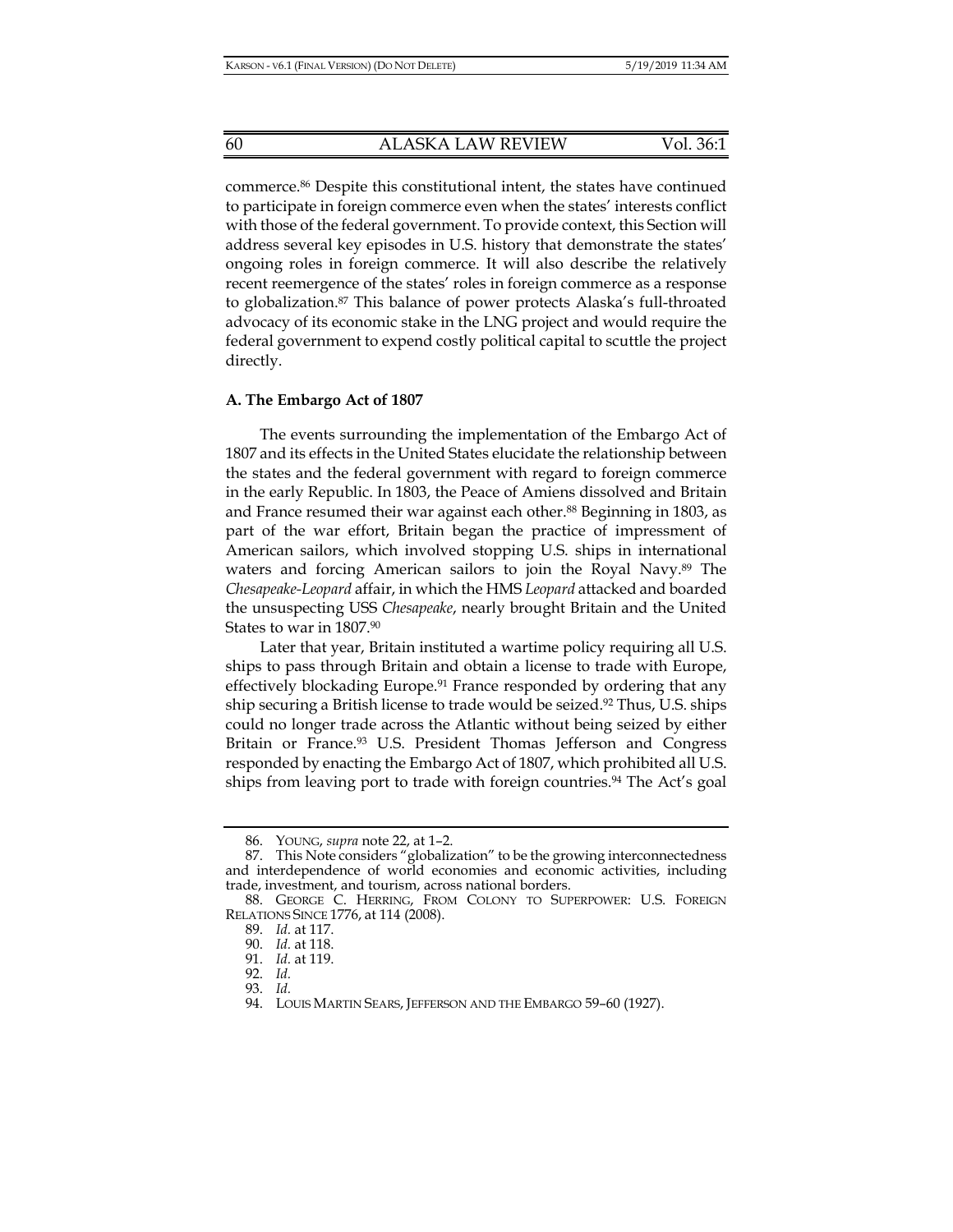was to protect American ships and coerce Britain and France to rescind their wartime policies through a single, coherent American stance.<sup>95</sup>

At the time of the embargo, the United States had been exporting one million tons of goods overseas.<sup>96</sup> Of this total, Massachusetts controlled about one-third, equaling an estimated \$38.2 million in 1807.97 In New England, "[n]ot only would shipowners and their dependent seaman face severe loss and privation, but [sic] farmers would be deprived of their customary market for lumber and potash, butter, grain, etc....."<sup>98</sup> New England vigorously opposed the embargo to protect its economic relationship with Europe, especially Britain.99 As President Jefferson lamented,

the ascendancy which Great Britain exercises over us through. . . her omnipotence over our Commercial men, is most deplorable. In the existing difficulties she has proved that these circumstances aided by her intrigues and money have enabled her to shake our Union to its center, to control its legislative and Executive authorities, to force them from the measures which their judgment would have approved  $\dots$ .<sup>100</sup>

Of importance to the anti-commandeering doctrine, President Jefferson at first did not require the states to enforce the embargo.101 Instead, Jefferson sent letters to the governors of Georgia, the Territory of Orleans, South Carolina, Massachusetts, and New Hampshire, merely requesting that they help enforce the embargo.102 As economic conditions worsened in New England and the Mid-Atlantic states, the state governments began publicly rejecting the federal government's power to require their enforcement of the embargo.103 Massachusetts, Connecticut, New Hampshire, Rhode Island, Delaware, Pennsylvania, and New York

102. *Id.* at 41.

 <sup>95.</sup> *Id.* 

 <sup>96.</sup> *Id.* at 145.

 <sup>97.</sup> *Id.*

 <sup>98.</sup> *Id.*

 <sup>99.</sup> *Id.* at 298. ("American commerce had long been the mainstay of British foreign exchange. Under normal conditions, the direct American trade supplied Great Britain with cotton, lumber, flax, and tobacco. But America was still more important as a market, and the balance of trade was high in favor of Great Britain.").

 <sup>100.</sup> Letter from Thomas Jefferson to Alexander McRae (Feb. 8, 1809), https://rotunda.upress.virginia.edu/founders/default.xqy?keys=FOEA-print-04-01-02-9746.

 <sup>101.</sup> Dennis James Palumbo, The States and American Foreign Relations 40– 41 (1960) (unpublished Ph.D. dissertation, University of Chicago) (on file with author).

 <sup>103.</sup> *Id.* at 43–46.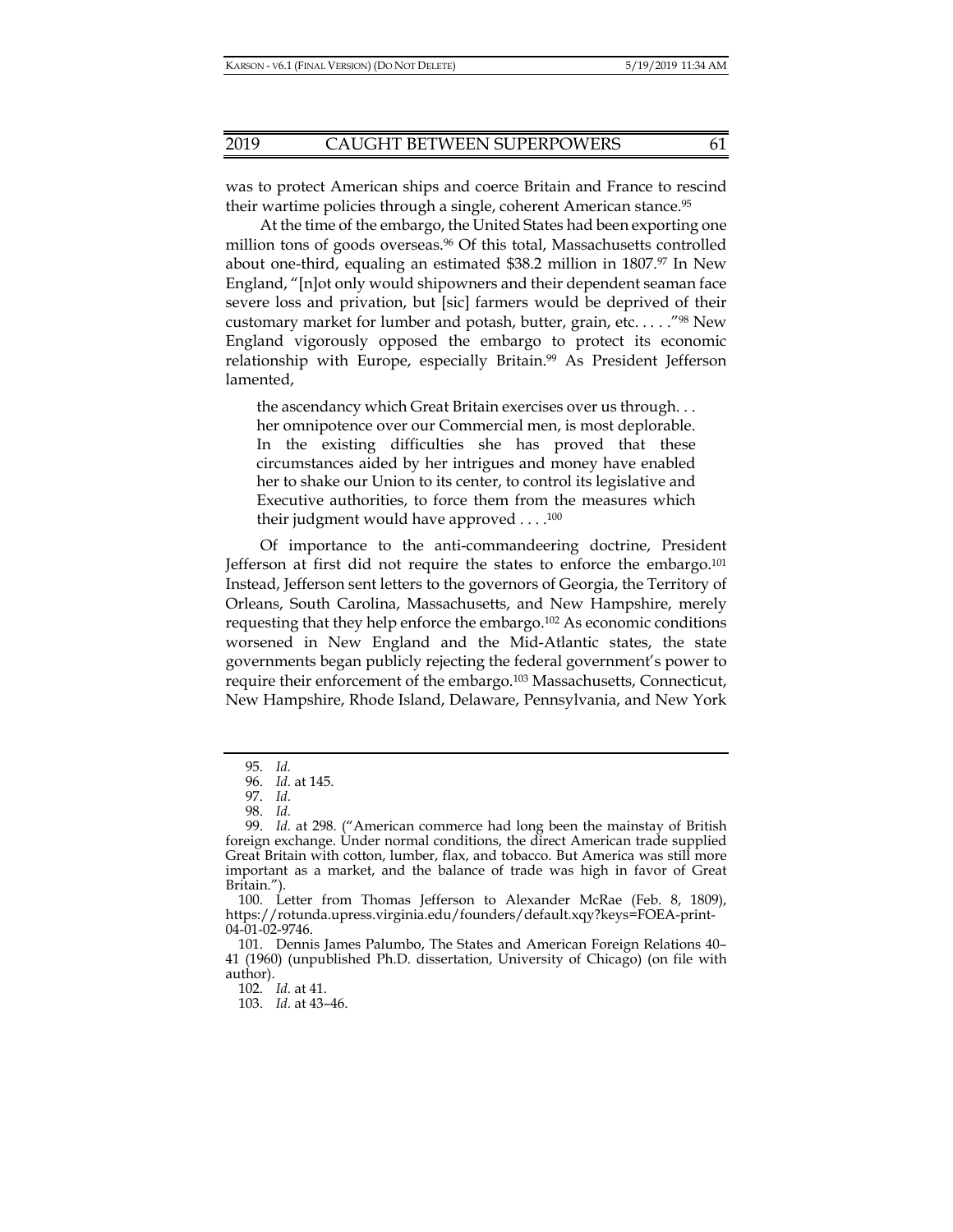all passed resolutions refusing to enforce the embargo on the basis of state sovereignty.104

The Connecticut General Assembly's proclamation regarding the Embargo Act drew important distinctions with regard to the Act's enforceability:

The members of the General Assembly . . . have . . . decided, that in such a crisis of affairs, it is right, and has become the duty of the legislative and executive authorities in the State, to withhold their aid, and co-operation from the execution of the act, passed to enforce more effectually the embargo system. . . . While it is the duty of the Legislature to guard the sovereignty of the State, and your rights from encroachment, it continues to be your duty, as peaceable citizens, to abstain from all resistance, against acts, which purport to be laws of the United States. Be advised to seek none but constitutional relief.105

Connecticut did not declare the embargo itself unconstitutional, nor did Connecticut tell its citizens that they could disregard the embargo. Instead, the Connecticut General Assembly explained that the state government itself could not be compelled to enforce the federal law, even though the Embargo Act regulated Connecticut's citizens individually. The Connecticut state government refused to allow the federal government to commandeer it. In 1809, under mounting pressure from the states, Congress voted to repeal the Embargo Act.106

This episode from the early Republic demonstrates two key points. First, the states played significant roles in foreign commerce at the country's founding, when the Framers of the U.S. Constitution staked out the sovereign powers of the states and the federal government. Second, while the federal government could regulate the flow of goods in foreign commerce through the embargo, the states retained—at least in their view<sup>107</sup> and in their practice<sup>108</sup> — a measure of sovereignty. While the

 <sup>104.</sup> *Id.*

 <sup>105.</sup> SEARS, *supra* note 94, at 185–86.

 <sup>106.</sup> *Id.* at 46–47. The Embargo Act was replaced with a non-intercourse act which only barred trade with Britain and France, allowing American ships to leave U.S. ports for other foreign countries. *Id.* at 47. The non-intercourse act, however, was easily circumvented by U.S. ships and thus did not raise the same protests between New England and the Mid-Atlantic states. *Id.*

 <sup>107.</sup> SEARS, *supra* note 94, at 185–86. Recall the Connecticut General Assembly's proclamation discussed in the preceding paragraph.

 <sup>108.</sup> Palumbo, *supra* note 101, at 43–46. Recall that Massachusetts, Connecticut, New Hampshire, Rhode Island, Delaware, Pennsylvania, and New York all refused to enforce the Embargo Act as an unconstitutional violation of state sovereignty.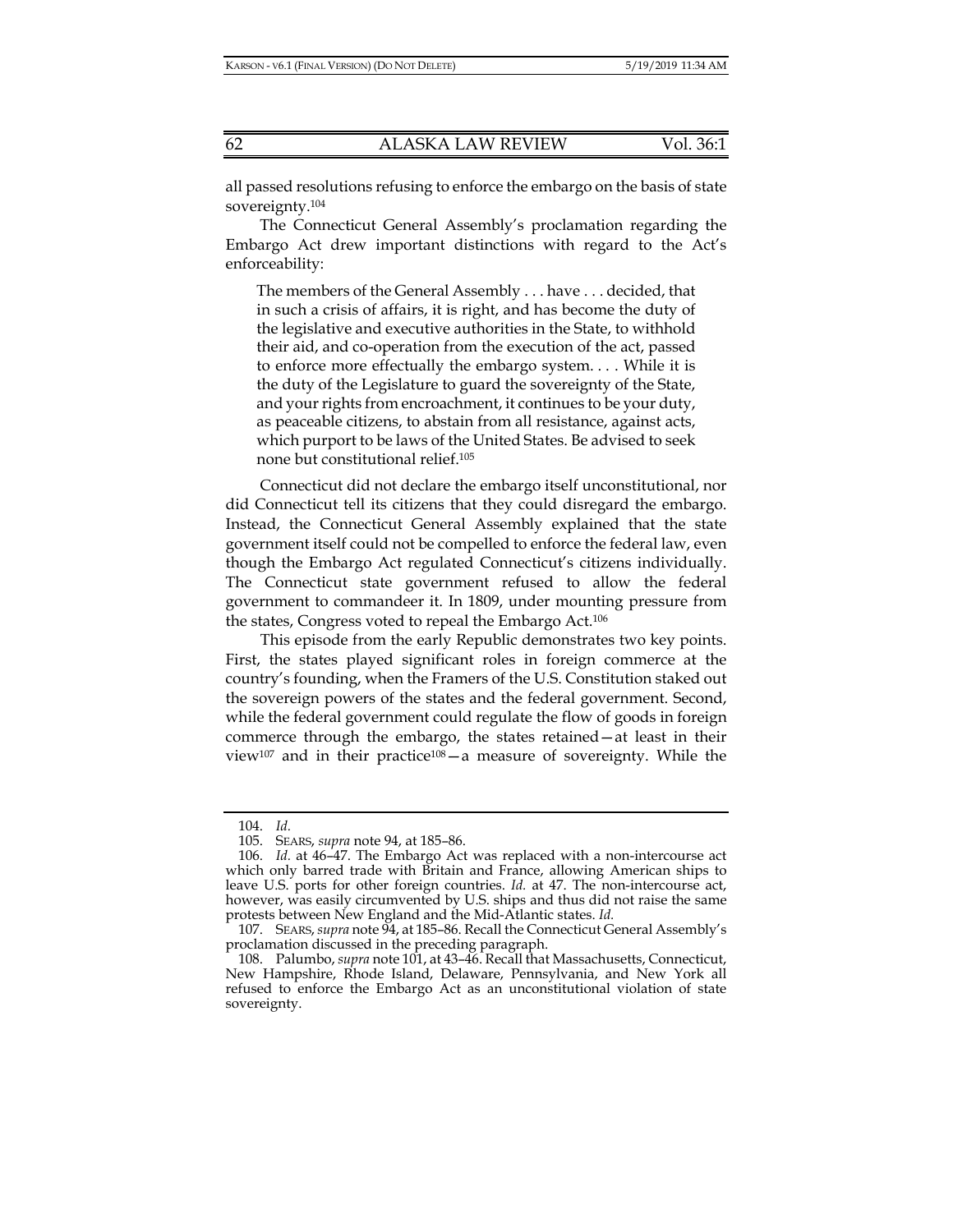federal government could enact its own foreign economic policy, it could not make the states its agents in implementing that policy.

#### **B. From the Early Republic to the Modern Era109**

The Embargo Act failed to influence the wartime economic policies of Britain and France<sup>110</sup> and irreparably harmed U.S. shipping interests by preventing trade with Latin America, allowing Britain to monopolize the market.111 The Embargo Act, however, spurred the growth of manufacturing in the United States.112 Further, westward expansion in North America opened new domestic markets to U.S. commercial interests, reducing the need to export and import goods from overseas.113 Following the U.S. Civil War, the U.S. federal government became the "predominant force" in U.S. foreign policy.<sup>114</sup> World Wars I and II and the Cold War further solidified this position.115

#### **C. The Reemergence of the States in Foreign Commerce**

In the 1960s and 1970s, the states became more involved in foreign commerce.116 This reemergence began with North Carolina Governor Luther Hodges's trade mission to Europe in 1959.117 Governor Hodges led a delegation to Western Europe seeking foreign direct investment in North Carolina and "explored potential economic opportunities in the Soviet Union."118 In 1969, Virginia placed a trade officer in Brussels in an attempt to attract European business to the state.<sup>119</sup> Jimmy Carter, as governor of Georgia from 1971 to 1975, estimated that he spent nearly one quarter of his time in office promoting Georgia's exports and soliciting investment in the state from overseas.120 By 1986, the states had opened sixty-six trade offices overseas.121 By 1994, that number had grown to 162

 <sup>109.</sup> This Section necessarily glosses over roughly 150 years of U.S. history. As this Note is not a treatise on U.S. commercial history, this Section will simply describe several key points about the time period between the early Republic and the reemergence of the states in foreign commerce in the 1950s.

 <sup>110.</sup> HERRING, *supra* note 88, at 119–21.

 <sup>111.</sup> SEARS, *supra* note 94, at 192.

 <sup>112.</sup> *Id.* at 197.

 <sup>113.</sup> Palumbo, *supra* note 101, at 98.

 <sup>114.</sup> FRY, *supra* note 14, at 58.

 <sup>115.</sup> *Id.*

 <sup>116.</sup> *See id.* at 67–69 (discussing the increase in the number of states seeking involvement in international business).

 <sup>117.</sup> *Id.* at 67.

 <sup>118.</sup> *Id.*

 <sup>119.</sup> *Id.* at 68.

 <sup>120.</sup> *Id.*

 <sup>121.</sup> *Id.* at 69 tbl.4.1.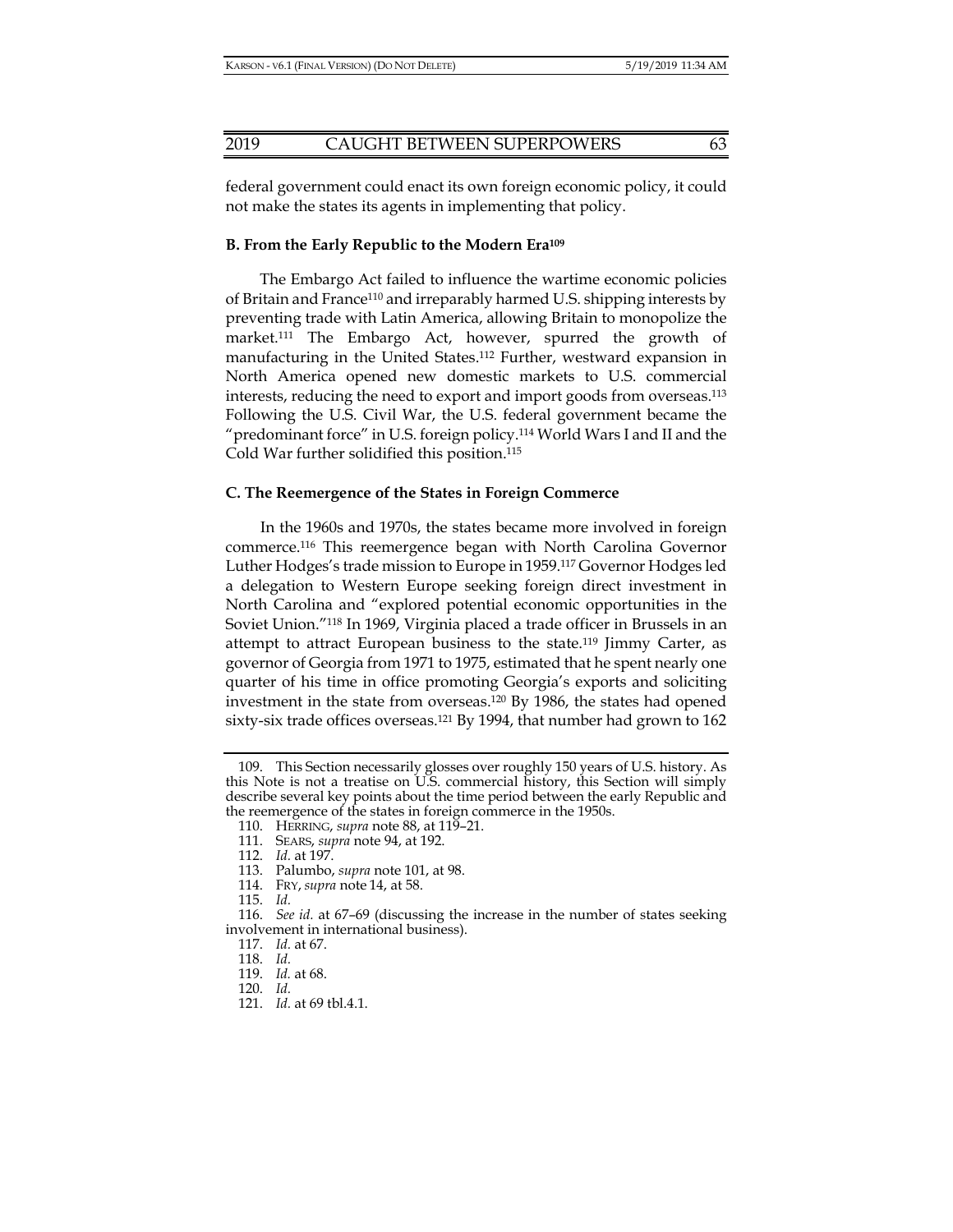offices.122 In 1993, governors from twenty-seven U.S. states and territories sent eighty-one trade and investment missions abroad.<sup>123</sup>

Currently, forty states operate a total of 199 trade offices abroad.124 China is the most popular country in which states open trade offices, where states currently operate twenty-seven such offices.<sup>125</sup> Moreover, nearly every state has a home office devoted to promoting trade abroad.126 These trade offices facilitate trade missions and trade shows and counsel local businesses on exporting goods.127 Most of these trade offices are also responsible for soliciting foreign direct investment in their states.128 Further, states have entered into over 340 agreements with foreign countries and political sub-units.129 The states have entered into sixty-one agreements with China or Chinese political sub-units, the second most after Canada.130 Overall, the states have entered into at least 128 agreements that concern trade and technology.131 Alaska's joint development agreement with China to develop the liquid natural gas project represents just one of these agreements. Alaska also entered into a memorandum of understanding with Taiwan, in which Alaska agreed to expand development of its coal production in return for Taiwanese state-owned energy companies purchasing the coal produced.132

While most of the states' promotion of economic engagement abroad comports with the U.S. federal government's interests, a few notable instances show where these interests may conflict. In the late 1970s, the regime of Muammar el-Qaddafi in Libya sought the help of U.S. politicians from Idaho to re-open a deal to sell C-130 troop-transport planes to the Libyan government that the State Department had blocked.133 The Qaddafi regime hosted Idaho farmers, businessmen, and even a U.S. senator in Libya, and Colonel Qaddafi himself met with

128. *Id.*

130. *Id.* at 753 fig.3.

 <sup>122.</sup> *Id.*

 <sup>123.</sup> *Id.*

 <sup>124.</sup> Jennifer Burnett, *Beyond Borders: State International Trade Offices*, THE COUNCIL OF STATE GOV'TS, http://www.csg.org/pubs/capitolideas/2015\_nov \_dec/beyond\_borders.aspx (last visited Dec. 14, 2018).

 <sup>125.</sup> *Id.*

 <sup>126.</sup> FRY, *supra* note 14, at 72.

 <sup>127.</sup> STATE INT'L DEV.ORG., SIDOWASH. FORUM 2018 (2018), http://knowledge center.csg.org/kc/system/files/2018%20SIDO%20Washington%20Binder%20K C.pdf.

 <sup>129.</sup> Hollis, *supra* note 17, at 750.

 <sup>131.</sup> *Id.* at 755 fig.4.

 <sup>132.</sup> Memorandum of Understanding Between the State of Alaska and the Ministry of Econ. Affairs of China, Alaska-U.S.-China., Sept. 16, 2004, http://www.secinfo.com/d14D5a.15Z75.b.htm.

 <sup>133.</sup> William Safire, *Libya and Idaho*, N.Y. TIMES (Feb. 15, 1979), https://www.nytimes.com/1979/02/15/archives/essay-libya-and-idaho.html.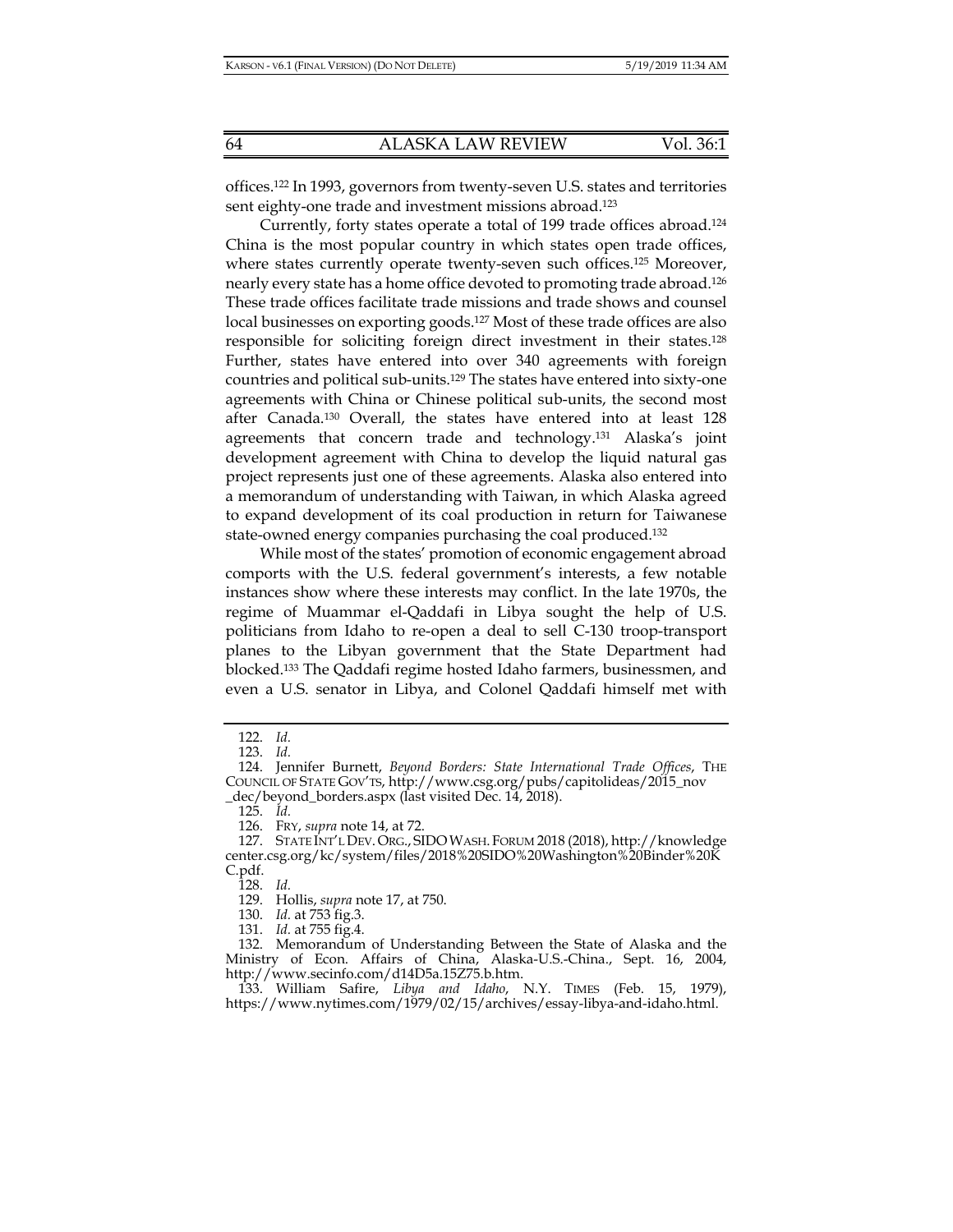Idaho's congressman Representative Steven Symms.134 The trade talks between Idaho and Libya reportedly led to \$30 million in wheat deals, but Libya never received the planes.<sup>135</sup>

In 2003, Kansas governor Kathleen Sebelius reached an agreement with Cuba's food trade agency that Cuba would purchase \$10 million worth of Kansas agricultural products in exchange for Kansas advocating for the removal of federal trade and travel sanctions against Cuba.136 In 2005, Kansas's lieutenant governor announced the sale of \$3 million worth of wheat to Cuba and his support for a bill introduced by a Kansas congressman in the U.S. House of Representatives to repeal sanctions against Cuba.137 The bill, however, went nowhere.138 Nevertheless, interest groups in Kansas and members of Kansas's congressional delegation continue to advocate for trade with Cuba.<sup>139</sup>

# **IV. FEDERAL POWER OVER FOREIGN COMMERCE AND THE ANTI-COMMANDEERING DOCTRINE**

Due to the states' increasing role in foreign commerce, state and federal policies regarding China are on a potential collision course. Thus, it is important to understand what constitutional and statutory power the federal government has to control foreign commerce. This Section will first discuss these powers over foreign commerce. This Section will then describe the anti-commandeering doctrine and how it may protect certain state activities in foreign commerce from federal control.

#### **A. Federal Power to Control Foreign Commerce**

The Supreme Court's doctrinal view, which has been criticized as legally unsound and ignorant of the states' and the federal government's historical practice,<sup>140</sup> has long been that the federal government exercises

 140. *See* Cleveland, *supra* note 20, at 975 ("The 'one-voice' doctrine is a myth. It finds little support in the constitutional framework, which divides foreign relations powers among the three federal branches, and even less in the practice of government."); David H. Moore, *Beyond One Voice*, 98 MINN. L. REV. 953, 954 (2014) ("[W]hile the doctrine partially captures constitutional principles, it is in

 <sup>134.</sup> *Id.*

 <sup>135.</sup> *Id.*

 <sup>136.</sup> Hollis, *supra* note 17, at 741.

 <sup>137.</sup> *Id.* at 741 n.4.

 <sup>138.</sup> *Id.* at 741 n.3.

 <sup>139.</sup> *Engage Cuba & Kansas Farmers Launch State Council to Lift the Cuban Embargo*, ENGAGE CUBA COALITION (Sept. 19, 2016), https://www.engagecuba.org /press-releases/2016/9/19/engage-cuba-kansas-farmers-launch-state-councilto-lift-the-cuban-embargo?rq=kansas (citing support from Kansas's two U.S. senators and a past chairman of the Kansas Wheat Commission).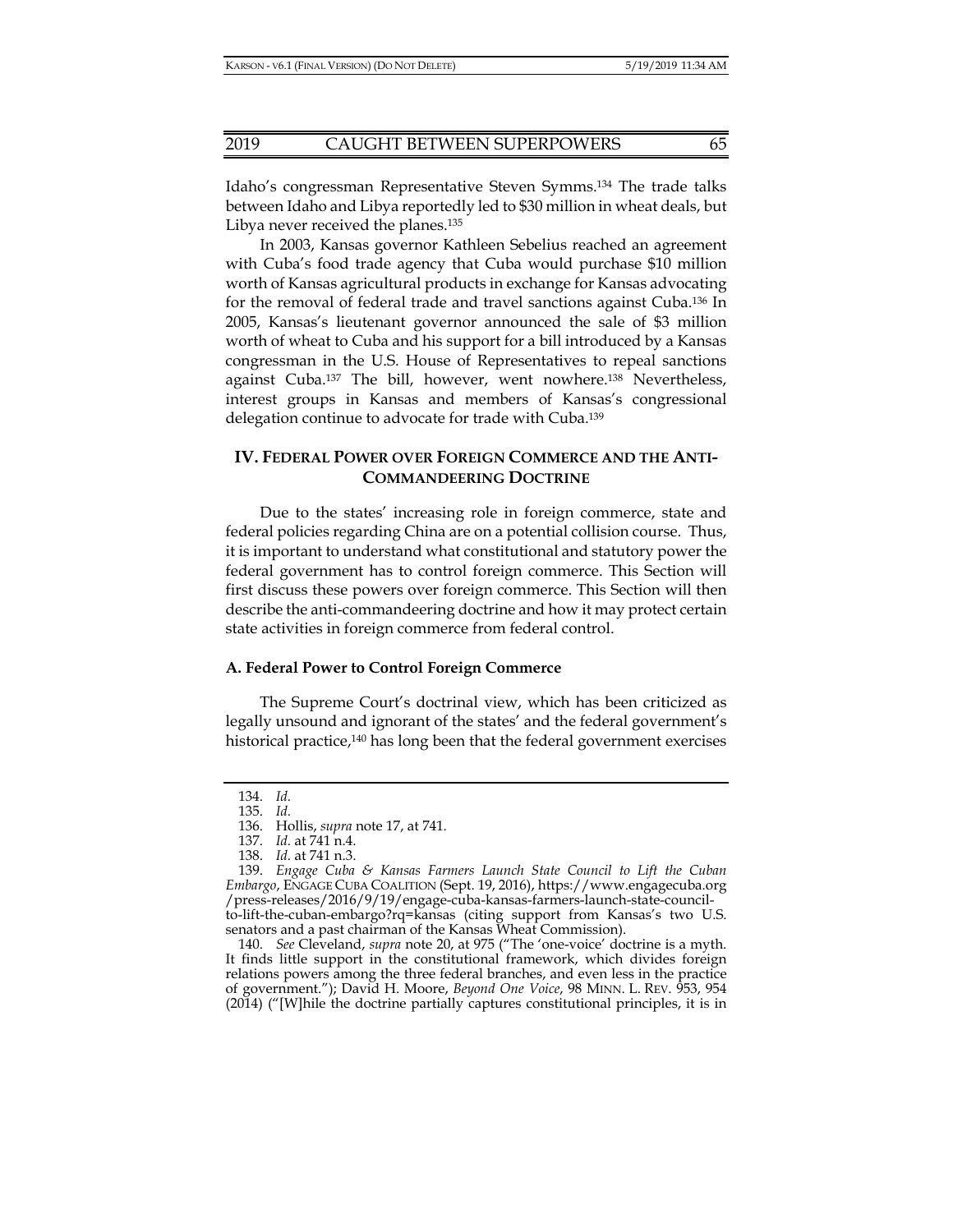total control over foreign affairs and may prohibit state participation therein.141 In 1840, the Court explained, "It was the main object of the Constitution to make us, so far as regarded our foreign relations, one people, one nation."142 In 1937, the Court reiterated, "[I]n respect of our foreign relations generally, state lines disappear. As to such purposes, the state . . . does not exist."143 In 1942, the Court stated, "Power over external affairs is not shared with the States; it is vested in the national government exclusively."144

This principle of exclusive federal control over foreign affairs is known as the "one-voice" doctrine.145 The one-voice doctrine does not accurately describe the state of affairs in U.S. foreign relations, either historically or currently. Moreover, scholars have frequently asserted that the one-voice doctrine conflicts with the text of the Constitution and the constitutional principles of the separation of powers and federalism.146 The text of the Constitution and Congress's actual enactments provide a more accurate picture of federal power over foreign commerce.

Textually, Congress is empowered to regulate commerce with foreign nations<sup>147</sup> and to give advice and consent on treaties,<sup>148</sup> among other powers relating to foreign affairs. The Constitution grants the President the powers to make treaties,<sup>149</sup> appoint ambassadors,<sup>150</sup> receive ambassadors,151 and take care that the laws be faithfully executed.152 The Constitution also explicitly prohibits the states from entering into "any treaty, alliance, or confederation"153 and requires Congress's consent before a state may "enter into any agreement or compact . . . with a foreign power."154 Nevertheless, the Constitution does not grant the

148. *Id.* art. II, § 2, cl. 2.

key respects inconsistent with constitutional text, structure, and history.").

 <sup>141.</sup> GLENNON & SLOANE, *supra* note 18, at xviii–xix.

 <sup>142.</sup> Holmes v. Jennison, 39 U.S. 540, 575 (1840).

 <sup>143.</sup> United States v. Belmont, 301 U.S. 324, 331 (1937).

 <sup>144.</sup> United States v. Pink, 315 U.S. 203, 233 (1942).

 <sup>145.</sup> *See* Zivitofsky *ex rel.* Zivitofsky v. Clinton, 566 U.S. 189, 214 (2012) ("[W]here foreign affairs is at issue, the practical need for the United States to speak 'with one voice and ac[t] as one,' is particularly important.").

 <sup>146.</sup> *See* Cleveland, *supra* note 20, at 975; Moore, *supra* note 140 at 991–99.

 <sup>147.</sup> U.S. CONST. art. I, § 8, cl. 3.

 <sup>149.</sup> *Id.*

 <sup>150.</sup> *Id.*

 <sup>151.</sup> *Id.*, § 3.

 <sup>152.</sup> *Id.*

 <sup>153.</sup> *Id.* art. I, § 10.

 <sup>154.</sup> *Id.* The Court has interpreted the Compacts Clause to require congressional approval of compacts or agreements where the compact or agreement encroaches on federal supremacy. New Hampshire v. Maine, 426 U.S. 363, 369 (1976). Yet, the Supreme Court has only ever reviewed one alleged compact between a state and a foreign country, despite the existence of over 340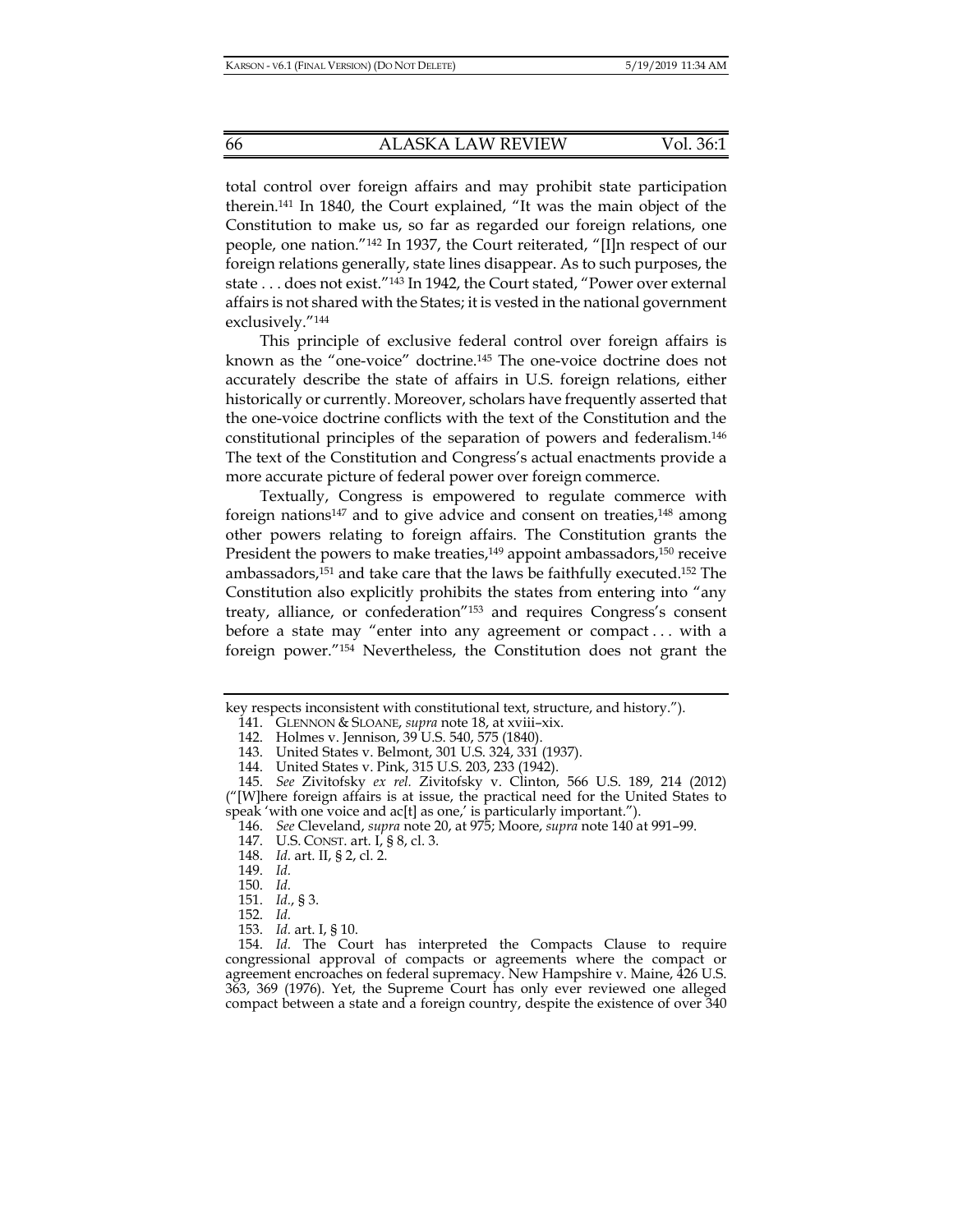federal government a blanket "foreign affairs power" and does not prohibit the states from promoting their economic relations with foreign countries. Moreover, the Tenth Amendment to the Bill of Rights reserves to the states all powers not specifically granted to the federal government.155

Congress has enacted several statutory schemes under its constitutional powers to control foreign commerce for national security reasons. First, under the Exon-Florio Act and subsequent legislation, CFIUS has jurisdiction to review foreign direct investment in the United States that results in foreign control of a U.S. business.156 CFIUS may "enter into or impose, and enforce any agreement or condition with any party to the covered transaction in order to mitigate any threat to the national security of the United States that arises as a result of the . . . transaction."157 Second, under the Export Administration Regulations (EAR), the Department of Commerce's Bureau of Industry and Security has authority to control the export of "any goods or technology" the export of which would "prove detrimental" to U.S. national security.<sup>158</sup> Finally, under the International Traffic in Arms Regulations (ITAR), the State Department's Directorate of Defense Trade Controls has the authority to control the export or import of weapons.159

Outside of Congress's powers to control foreign commerce, the Supreme Court has developed its own doctrines regarding state participation in foreign commerce. Chief among these doctrines is the

agreements between states and foreign countries. Hollis, *supra* note 17, at 779.

 <sup>155.</sup> U.S. CONST. amend. X.

 <sup>156.</sup> Wakely & Indorf, *supra* note 75, at 7–9.

 <sup>157.</sup> *Id.* at 9 (internal quotations omitted).

 <sup>158.</sup> *Id.* at 11. The EAR include a list of goods that may only be exported subject to licensing by the Department of Commerce. *Id.* at 11-12. These goods are typically "dual-use" goods, meaning that they "have both commercial and military" applications. *Id.* at 12 (internal quotations omitted). Such goods include nuclear materials, electronics, and avionics, among others. *Id.* The EAR also include a list of countries to whom exporting requires a special license. *Id.* Congress recently passed the Export Control Reform Act of 2018, which authorizes the Department of Commerce to identify "emerging" and "foundational" technologies to add to the EAR list. *Commerce Requests Comment on Criteria for Identifying Emerging Technologies That Are Essential to U.S. National Security*, COVINGTON & BURLING (Nov. 20, 2018), https://www.cov.com/- /media/files/corporate/publications/2018/11/commerce\_requests\_comment\_ on\_criteria\_for\_identifying\_emerging\_technologies\_that\_are\_essential\_to\_us\_na tional\_security.pdf. The Department of Commerce is considering adding technology categories including biotechnology, artificial intelligence, and robotics. *Id.*

 <sup>159.</sup> Wakely & Indorf, *supra* note 75, at 12–13. Under the ITAR, the State Department maintains a list of weapons that require a license to export. *Id.* This list also includes defense services and technical data related to listed weapons. *Id.* at 13.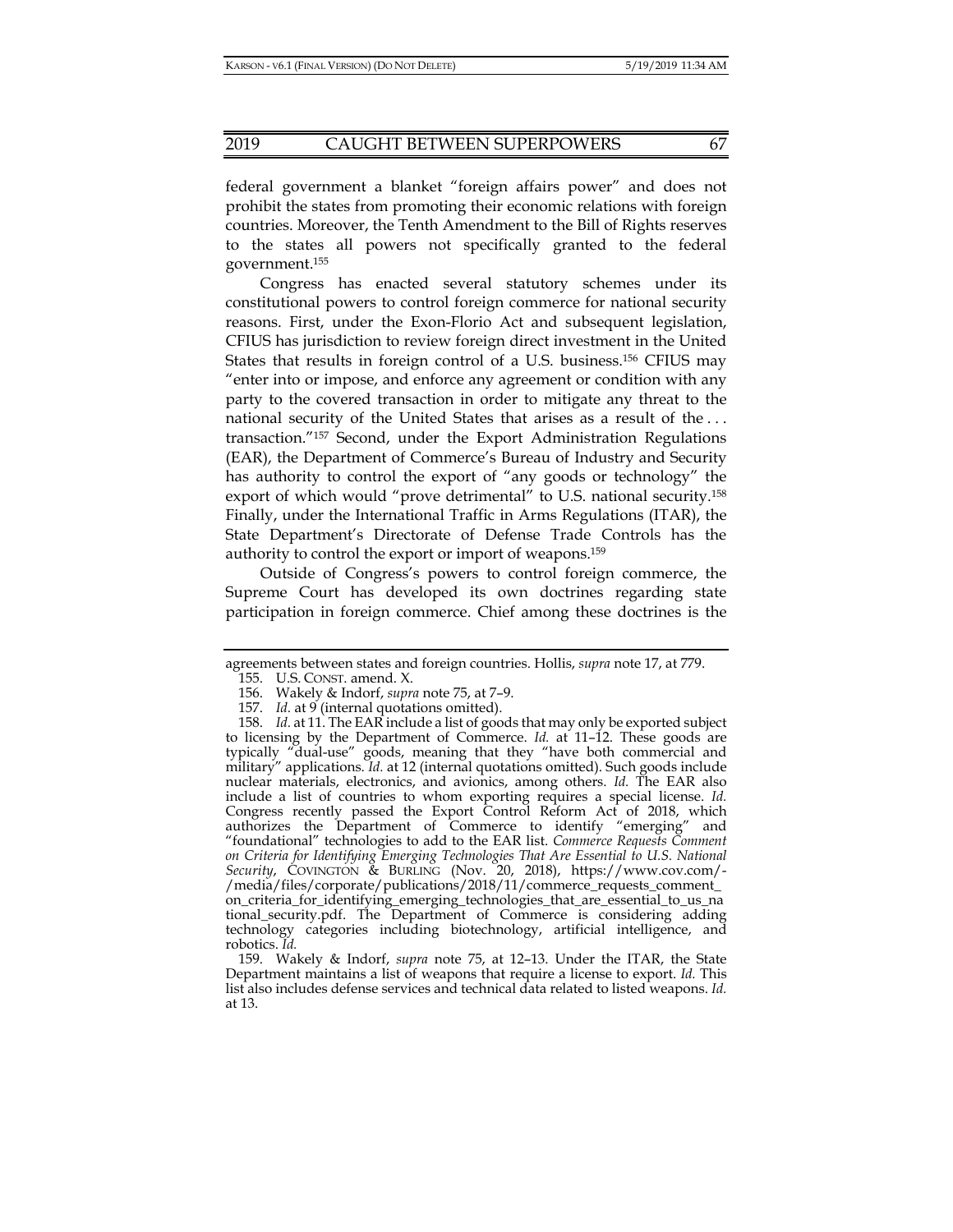dormant Foreign Commerce Clause. Early in the 19th century, the Court ruled that the states may not impose burdensome regulations on foreign commerce even where Congress has not passed relevant legislation.160 Here, however, Alaska is not regulating foreign commerce, but instead seeking to promote it. More relevant, then, is the Supremacy Clause, under which a federal statute, treaty, or congressional-executive agreement may displace conflicting state law that affects foreign commerce.161 For example, if Alaska passed its own export regulations, those regulations would be unconstitutional to the extent that they conflicted with the U.S. Department of Commerce's Export Administration Regulations. This Note, however, argues that the anticommandeering doctrine protects Alaska's promotion of its economic relationship with China, as opposed to its regulation thereof. The principal distinction between regulation and promotion is that, in promoting foreign commerce, Alaska acts as a political representative of its citizens, whereas, in regulating foreign commerce, Alaska would enact and enforce the law.

#### **B. The Anti-Commandeering Doctrine**

The anti-commandeering doctrine delineates the outer bounds of Congress's constitutional powers.162 Thus, while Congress has broad powers to regulate foreign commerce,<sup>163</sup> the anti-commandeering doctrine recognizes that those powers have limits.164 Congress does not have the power "to issue direct orders to the governments of the States."165 The anti-commandeering doctrine enforces the respective sovereignties of the federal government and the states, with the federal government possessing the powers enumerated in the Constitution and all residual powers reserved to the states.166 The anti-commandeering doctrine, moreover, reflects the constitutional structure in which the federal government and the state governments regulate individuals, but in which the federal government does not regulate the state governments themselves as it had under the Articles of Confederation.167

The Supreme Court first developed the anti-commandeering doctrine in *New York v. United States*. <sup>168</sup> *New York* involved a federal

 <sup>160.</sup> Brown v. Maryland, 25 U.S. (12 Wheat.) 419 (1827).

 <sup>161.</sup> *See generally* Amer. Ins. Assoc. v. Garamendi, 539 U.S. 396 (2003).

 <sup>162.</sup> Murphy v. NCAA, 138 S. Ct. 1461, 1475–76 (2018).

 <sup>163.</sup> *See supra* Section IV.A.

 <sup>164.</sup> *Murphy*, 138 S. Ct. at 1476.

 <sup>165.</sup> *Id.* 

 <sup>166.</sup> *Id.* at 1475.

 <sup>167.</sup> New York v. United States, 505 U.S. 144, 166 (1992).

 <sup>168.</sup> *Id.*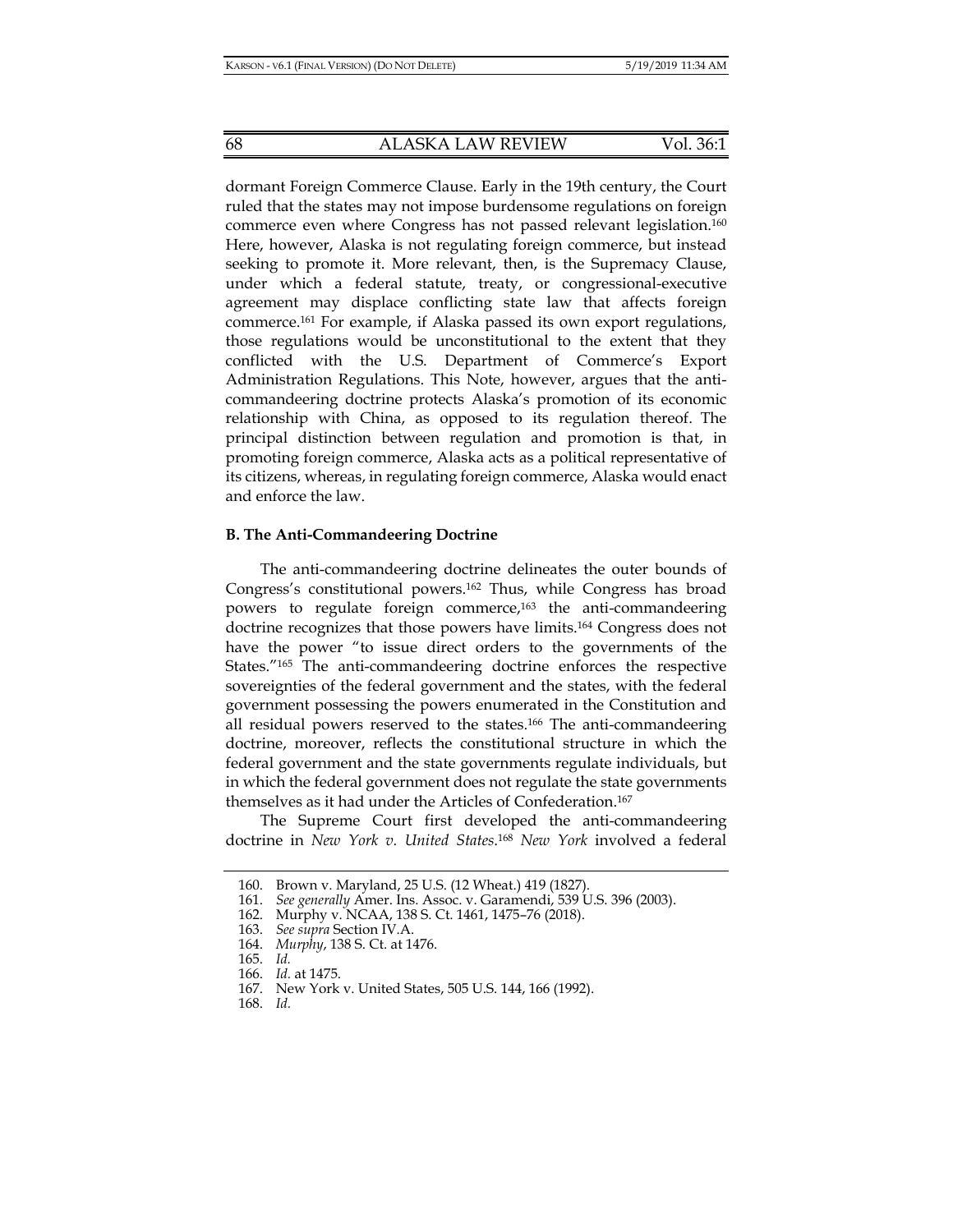#### 2019 CAUGHT BETWEEN SUPERPOWERS 69

statute that required states to provide for the disposal of low-level radioactive waste generated within their borders or to take title to that waste and become liable for any damages resulting from the failure to dispose of it.169 The Court ruled that this provision commandeered the state legislatures in violation of the anti-commandeering doctrine.170 The Court reasoned that

[T]he Framers explicitly chose a Constitution that confers upon Congress the power to regulate individuals, not States . . . . We have always understood that even where Congress has the authority under the Constitution to pass laws requiring or prohibiting certain acts, it lacks the power directly to compel the States to require or prohibit those acts.171

In other words, Congress may directly regulate individuals, but Congress may not force the states to regulate individuals.

In *Printz v. United States*, 172 the Court expanded the anticommandeering doctrine to apply not only to state legislatures, but also to state executive officials.173 *Printz* concerned a federal law that required local law enforcement officers to conduct background checks on handgun purchasers.174 The Court ruled that, under the anti-commandeering doctrine, "[t]he Federal Government may neither issue directives requiring the States to address particular problems, nor command the States' officers, or those of their political subdivisions, to administer or enforce a federal regulatory program."175 The Court cited the absence in the historical record of federal statutes imposing obligations on state officials as support for the anti-commandeering doctrine.176 Thus, where Congress could not force state legislatures to enact policies, neither could it force state executive officials to enforce federal policies.

Most recently, in *Murphy v. NCAA*, 177 the Court expanded the anticommandeering doctrine to apply to negative prohibitions on state actions.178 In *Murphy*, the Court addressed a federal statute that prohibited state legislatures from authorizing sports gambling.179 The Court reasoned that "[i]t was a matter of happenstance that the laws

172. 521 U.S. 898 (1997).

- 178. *Id.* at 1478.
- 179. *Id.* at 1468.

 <sup>169.</sup> *Id.* at 174–75.

 <sup>170.</sup> *Id.* at 175.

 <sup>171.</sup> *Id.* at 166.

 <sup>173.</sup> *Id.* at 928.

 <sup>174.</sup> *Id.* at 902–04.

 <sup>175.</sup> *Id.* at 935.

 <sup>176.</sup> *Id.* at 907–08.

 <sup>177. 138</sup> S. Ct. 1461 (2018).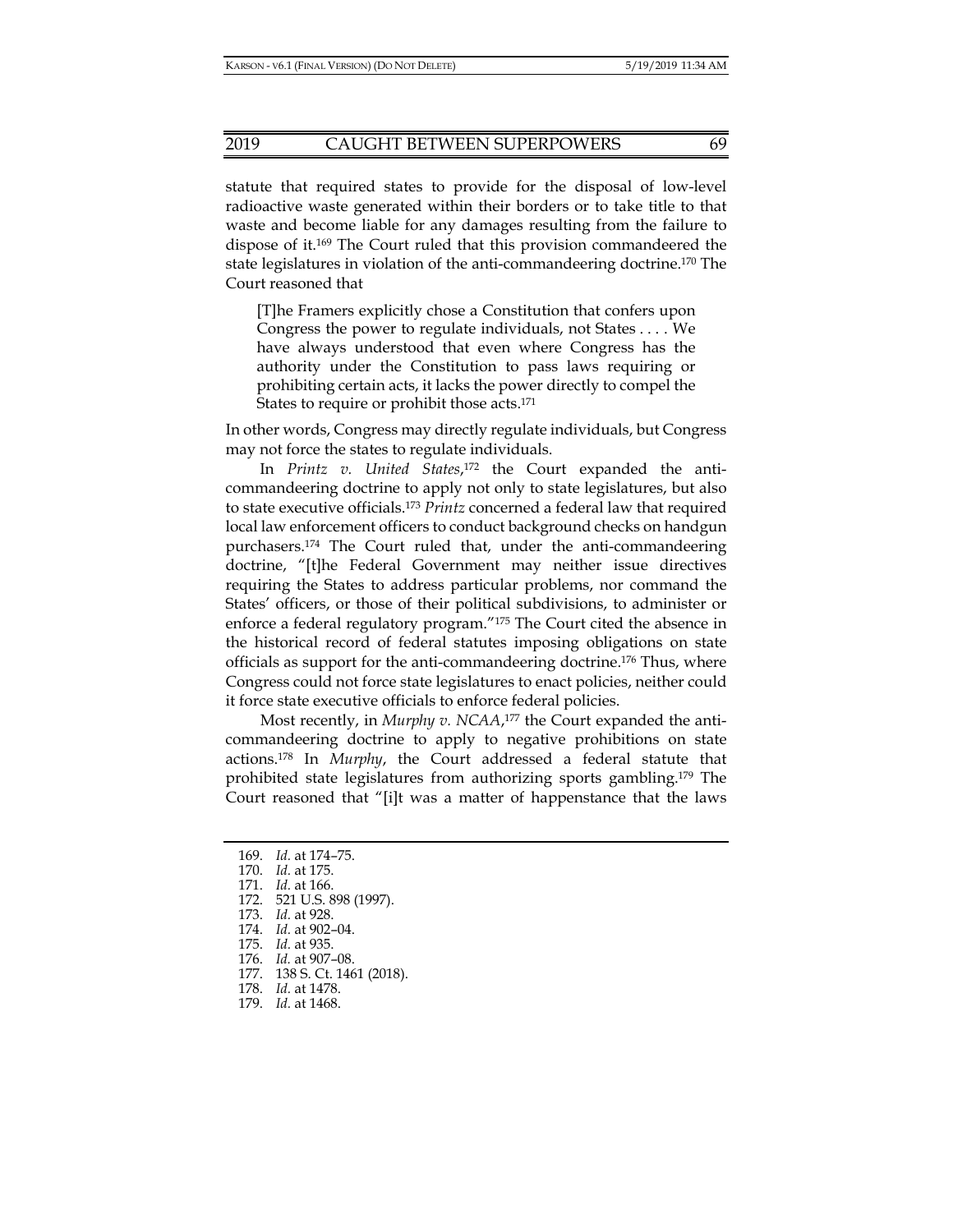challenged in *New York* and *Printz* commanded 'affirmative' action as opposed to imposing a prohibition. The basic principle—that Congress cannot issue direct orders to state legislatures—applies in either event."180 Congress may neither force a state legislature to enact a certain policy, nor may Congress prohibit a state legislature from enacting a certain policy.

Under the Court's jurisprudence, the anti-commandeering doctrine reflects three principles of the Constitution's structure of dualsovereignty. First, divided sovereignty between the federal and state governments promotes the liberty of individuals.181 Second, the anticommandeering doctrine promotes political accountability, so that "[v]oters who like or dislike the effects of regulation know who to credit and who to blame" for that regulation.182 And third, the anticommandeering doctrine "prevents Congress from shifting the costs of regulation to the States" from the federal government.183 The Court uses these principles to help determine where the anti-commandeering doctrine applies.184 Therefore, where a statute conflicts with these principles, the anti-commandeering doctrine is more likely to apply.

The anti-commandeering doctrine has important limits. *Reno v. Condon*185 involved a statute prohibiting states from disclosing certain information collected through driver's license applications.186 South Carolina challenged the statute as violating the anti-commandeering doctrine because it directed the states not to take a certain action.187 The Supreme Court nevertheless ruled that, where a federal statute "does not require the States in their sovereign capacity to regulate their own citizens," Congress does not violate the anti-commandeering doctrine.188 The Court thus concluded that the anti-commandeering doctrine did not prevent Congress from prohibiting states from disclosing information collected through driver's license applications.189 *Condon* may thus

 <sup>180.</sup> *Id.* at 1478.

 <sup>181.</sup> *Id.* at 1477 ("A healthy balance of power between the States and the Federal Government reduces the risk of tyranny and abuse from either front.") (quoting New York v. United States, 505 U.S. 144, 181–82 (1992)).

 <sup>182.</sup> *Id.* at 1477 ("By contrast, if a State imposes regulations only because it has been commanded to do so by Congress, responsibility is blurred.").

 <sup>183.</sup> *Id.* ("If Congress enacts a law and requires enforcement by the Executive Branch, it must appropriate the funds needed to administer the program. It is pressured to weight the expected benefits of the program against its costs. But if Congress can compel the States to enact and enforce its program, Congress need not engage in any such analysis.").

 <sup>184.</sup> *See id.*

 <sup>185. 528</sup> U.S. 141 (2000).

 <sup>186.</sup> *Id.* 

 <sup>187.</sup> *Id.* at 147.

 <sup>188.</sup> *Id.* at 151.

 <sup>189.</sup> *Id.*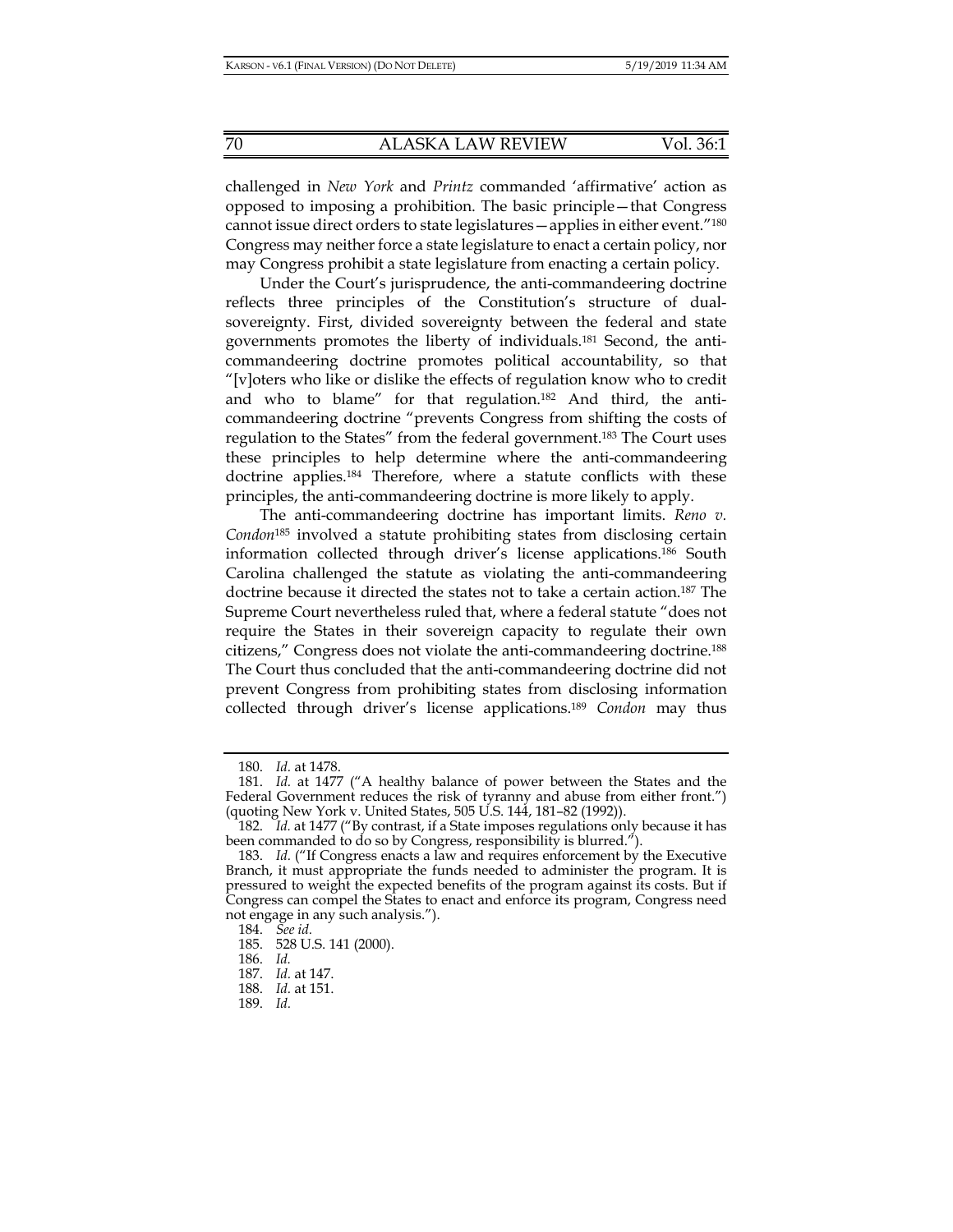suggest that the anti-commandeering doctrine does not apply where the state is not regulating its citizens.

The Court, moreover, has ruled that Congress may regulate state bond issuance, reasoning that such regulation does not "seek to control or influence the manner in which States regulate private parties."190 The Court in *Murphy* affirmed that "even if [the bond regulation] was tantamount to an outright prohibition of the issuance of bearer bonds . . . the law would simply treat state bonds the same as private bonds. The anti-commandeering doctrine does not apply when Congress evenhandedly regulates an activity in which the States and private actors engage."191 Thus, the anti-commandeering doctrine does not prohibit federal statutes that regulate state governments in the same way that Congress normally regulates private individuals.

The question is thus whether the anti-commandeering doctrine protects a state's promotion of its economic relationship with a foreign country as within the state's residual sovereignty or whether the regulation of a state's economic relationship would simply be Congress's permissible regulation of a state as a private party.

# **C. The Anti-Commandeering Doctrine Would Likely Protect Alaska's Promotion of its Economic Relationship with China**

Whether the anti-commandeering doctrine applies in a particular instance involves two complementary inquiries.192 First, whether the Constitution has authorized Congress to act.<sup>193</sup> And, second, whether Congress's action "invades the province of state sovereignty reserved by the Tenth Amendment."194 Regarding the first inquiry, the Supreme Court has held that the Constitution does not authorize Congress to issue direct orders to state governments.195 Here, a federal statute prohibiting the government of Alaska from promoting its economic relationship with China through trade missions and other intergovernmental relations with

194. *Id.*

 <sup>190.</sup> South Carolina v. Baker, 485 U.S. 505, 514–15 (1988).

 <sup>191.</sup> *Murphy*, 138 S. Ct. 1461, 1478 (2018).

 <sup>192.</sup> New York v. United States, 505 U.S. 144, 155 (1997). The Court in *New York* explained that these two inquiries were "mirror images of each other," meaning that, if Congress did not have the constitutional authority to act, Congress would necessarily invade a state's sovereignty. *Id.* at 156*.* This analysis was refined in *Condon*, however, in which the Court explained that Congress may regulate state governments directly so long as Congress regulates states as private actors rather than in the states' sovereign capacity. Reno v. Condon, 528 U.S. 141, 151 (2000).

 <sup>193.</sup> *New York*, 505 U.S. at 155.

 <sup>195.</sup> *Murphy*, 138 S. Ct. at 1476.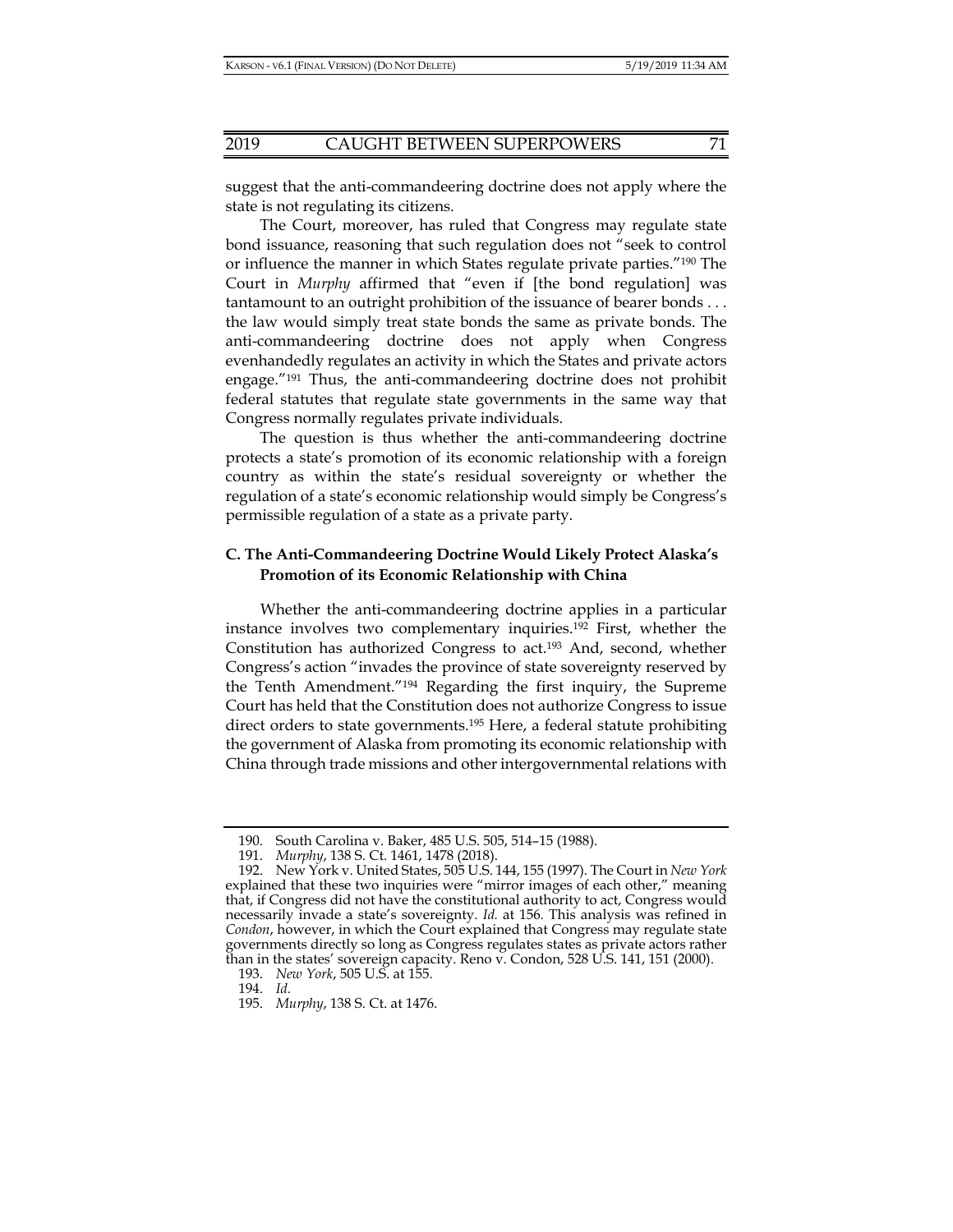the Chinese government would constitute a direct order to the government of Alaska.196

Regarding the second inquiry, the Supreme Court has held that a state acts in its sovereign capacity for the purposes of the anticommandeering doctrine when the state regulates its citizens.197 The Court has not held, however, that a state *only* acts in its sovereign capacity when it regulates its citizens.<sup>198</sup> Indeed, the Court has recognized that a state may act in its sovereign capacity when it protects "public or governmental interests that concern the state as a whole," including "when the 'substantial impairment of the health and prosperity of the towns and cities of the state' are at stake."199 This aspect of state sovereignty is referred to as "*parens patriae*."200 Notably, the Court has recognized that a state may act as *parens patriae* to protect the commercial interests of its citizens.201 The Court described the state's role as *parens patriae* as the "trustee, guardian, or representative of all her citizens."<sup>202</sup>

While the Court has not had the opportunity to rule on whether a state acting as *parens patriae* satisfies the second inquiry under the anticommandeering doctrine, this Note argues that it would satisfy the inquiry here. The Supreme Court's historical and policy rationales underlying its application of the anti-commandeering doctrine in previous cases support the doctrine's protection of Alaska's role as *parens patriae* in the context of its economic relationship with China. The state of Alaska acts as *parens patriae* when it promotes its economic relationship with China on behalf of its citizens, protecting the wealth and prosperity of the state as a whole. To require the Alaska state government to enforce the federal government's policy of non-intercourse with China would

 <sup>196.</sup> *See id.* at 1478 (holding that the anti-commandeering doctrine applies where Congress imposes a prohibition on a state's action).

 <sup>197.</sup> *See id.* at 1479 (describing the states' regulation of their own citizens as the states' "sovereign authority").

 <sup>198.</sup> *See New York*, 505 U.S. at 155 (explaining that the determination hinges on "state sovereignty reserved by the Tenth Amendment," without limiting the sovereignty determination to whether a state is regulating its own citizens).

 <sup>199.</sup> Massachusetts v. EPA, 549 U.S. 497, 520 n.17 (2007) (citing Missouri v. Illinois, 180 U.S. 208, 240–41 (1901)).

 <sup>200.</sup> *Id.* at 520 n.17. *Parens patriae*, literally meaning "parent of his or her country," refers to the state in its sovereign capacity as protecting its citizens. *Parens patriae*, BLACK'S LAW DICTIONARY (10th ed. 2014).

 <sup>201.</sup> Louisiana v. Texas, 176 U.S. 1, 19 (1900); *see also* Alfred L. Snapp & Son v. P.R., 458 U.S. 592, 602 (1982) (explaining that the *Louisiana* Court "labeled Louisiana's interest in the litigation as that of *parens patriae*"). The Court ultimately dismissed the suit because Louisiana's dispute was with the Texas health officer rather than Texas itself, thus falling outside of the Court's original jurisdiction. *Id.* at 22–23.

 <sup>202.</sup> *Louisiana*, 176 U.S. at 19.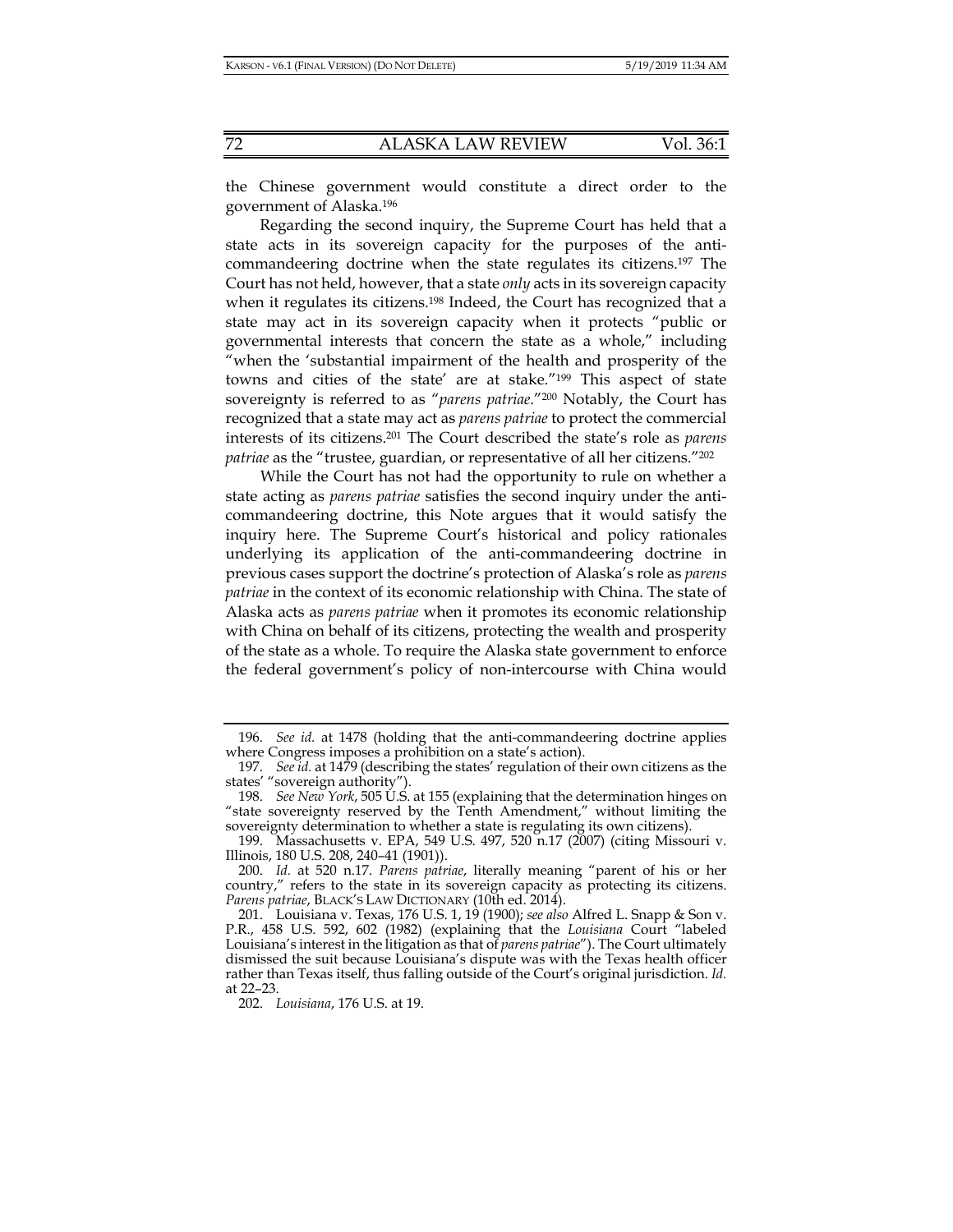thus vitiate Alaska's sovereign prerogative to represent its citizens in violation of the anti-commandeering doctrine.

Historical practice also supports the anti-commandeering doctrine's protection of Alaska's economic relationship with China from federal interference. According to the Court in *Printz*, "early congressional enactments provide contemporaneous and weighty evidence of the Constitution's meaning. Indeed, such contemporaneous legislative exposition of the Constitution, acquiesced in for a long term of years, fixes the construction to be given its provisions."203 In the events surrounding the Embargo Act of 1807, President Jefferson did not initially demand that the states enforce the Embargo Act on behalf of the federal government, but instead *requested* that certain state governments do so.204 When the President did demand that the states enforce the Act, the states declared such demands unconstitutional.<sup>205</sup> Thus, Congress could require that individual citizens obey the Embargo Act, but Congress could not require the state governments to enforce the Act on its behalf.206 Indeed, the anticommandeering doctrine polices the line between federal and state sovereignty, apportioning political accountability between the two sovereigns, rather than entirely prohibiting the federal government from achieving its ultimate policy goal.

The balance of power between the federal government and the states resulting from the Embargo Act episode represents an early understanding of the federal government's and the states' dual sovereignty. At the dawn of the Republic, the federal government could not force the states to enforce federal economic policy and the states were free to politically advocate their own economic policies.207 Indeed, the federal government has acquiesced to this balance of power at least since the late 1950s as the states' roles in foreign commerce have reemerged.208 The federal government has not attempted to regulate the states' economic relationships with foreign sovereigns, even where those relationships are directly at odds with federal foreign policy.209 This acquiescence, both in the early Republic and over the last 60 years,

 <sup>203.</sup> Printz v. United States, 521 U.S. 898, 905 (1997) (internal brackets removed).

 <sup>204.</sup> *See supra* Section III.A.

 <sup>205.</sup> *Id*.

 <sup>206.</sup> *Id*.

 <sup>207.</sup> *Id.*

 <sup>208.</sup> *See supra* Section III.C.

 <sup>209.</sup> *See id.* (describing relations between Idaho and the Qaddafi regime and between Kansas and Cuba); *see also* Hollis, *supra* note 17, at 2 ("Kansas's agreement received no constitutional scrutiny whatsoever. Congress did not disavow the deal. The Executive did nothing to oppose it.").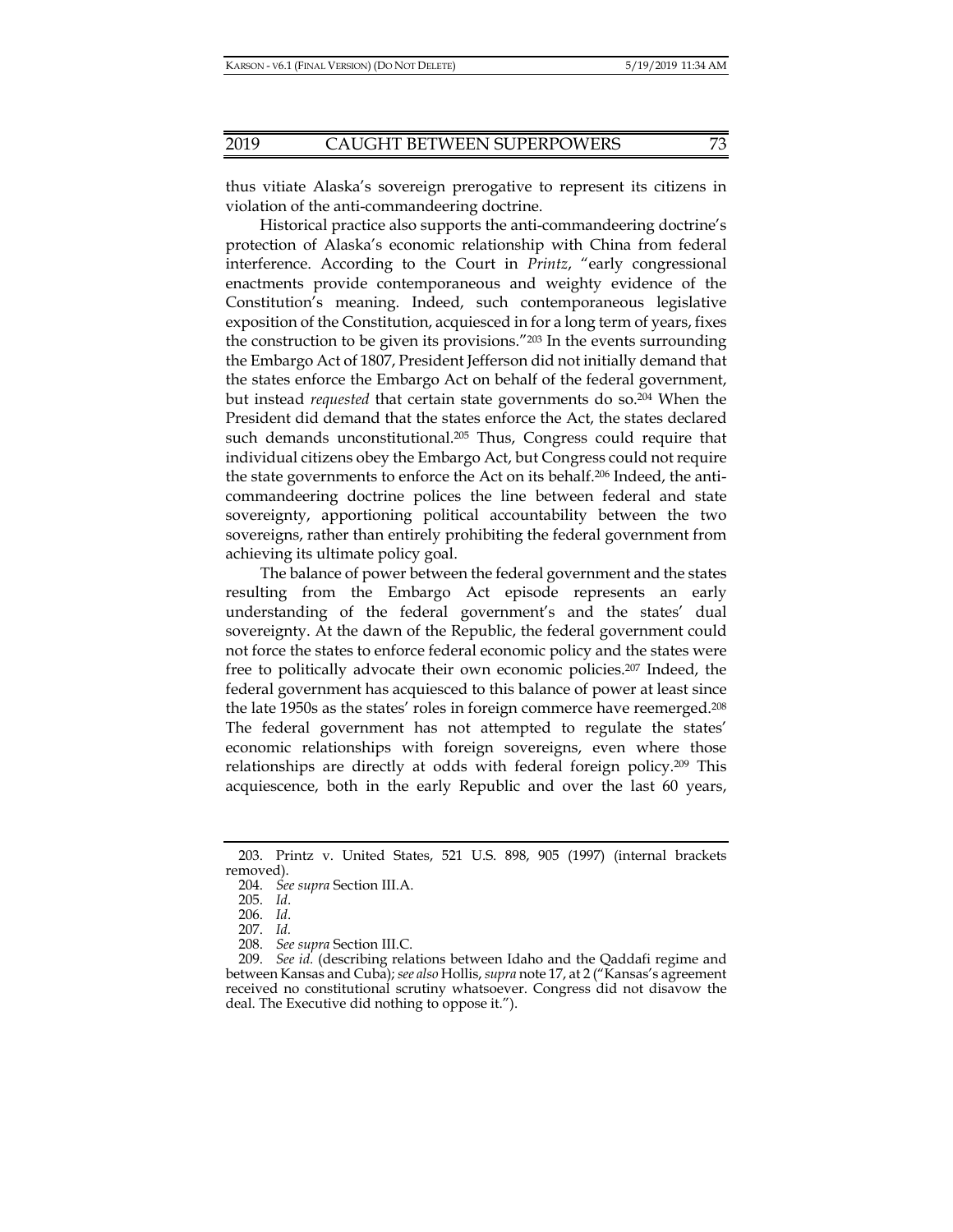supports a constitutional construction that protects the states' roles in foreign commerce.

Alaska's economic relationship with China also promotes the three principles of dual sovereignty that underlie the anti-commandeering doctrine.210 First, the anti-commandeering doctrine promotes Alaskans' economic freedom by protecting the state government's role in advancing economic ties with China. Second, a federal statute prohibiting Alaska from promoting an economic relationship with China would blur political accountability for the success (or failure) of Alaska's economy. Alaskan exports to China bring nearly \$5 billion into the state, $2^{11}$  supporting over 6000 jobs.212 The state government's efforts to promote Alaskan exports by conducting trade missions and hosting Chinese government officials in the state—are presumably responsible for much of this success. When federal regulations harm Alaskan exports, as when the Trump administration's tariffs on China trigger retaliatory measures,<sup>213</sup> the citizens of Alaska know whom to blame—the federal government—and may take appropriate action by voting federal policymakers out of office.214 However, if the federal government prohibits the Alaskan government from conducting trade missions and promoting Alaskan exports, the political burden may shift to Alaskan policymakers, who would not be responsible for their own inaction. While one might argue that the citizens of Alaska will still know to blame the federal government and could still vote federal policymakers out of office, the Supreme Court has accepted this rationale as underpinning its anti-commandeering decisions.215

Furthermore, a federal statute barring Alaska's promotion of its economic relationship with China would improperly shift the cost of regulation from the federal government to Alaska. In much the same way that a prohibition on economic relations between Alaska and China would impose political costs, so too would such a prohibition impose monetary costs. Not only would the state, and therefore its citizens, lose tax dollars, but Alaska would also be responsible for the harm to its overall economy. For example, where the federal government, through the Trump administration's trade war, has cost farmers in the Midwest

 <sup>210.</sup> *See supra* text accompanying notes 181–184.

 <sup>211.</sup> THE US-CHINA BUSINESS COUNCIL, *supra* note 34.

 <sup>212.</sup> *Id.*

 <sup>213.</sup> Rosen, *supra* note 71.

 <sup>214.</sup> *See* Murphy v. NCAA, 138 S. Ct. 1461, 1477 (2018) ("When Congress itself regulates, the responsibility for the benefits and burdens of the regulation is apparent. Voters who like or dislike the effects of the regulation know who to credit or blame. By contrast, if a State imposes regulation only because it has been commanded to do so by Congress, responsibility is blurred.").

 <sup>215.</sup> *See id.*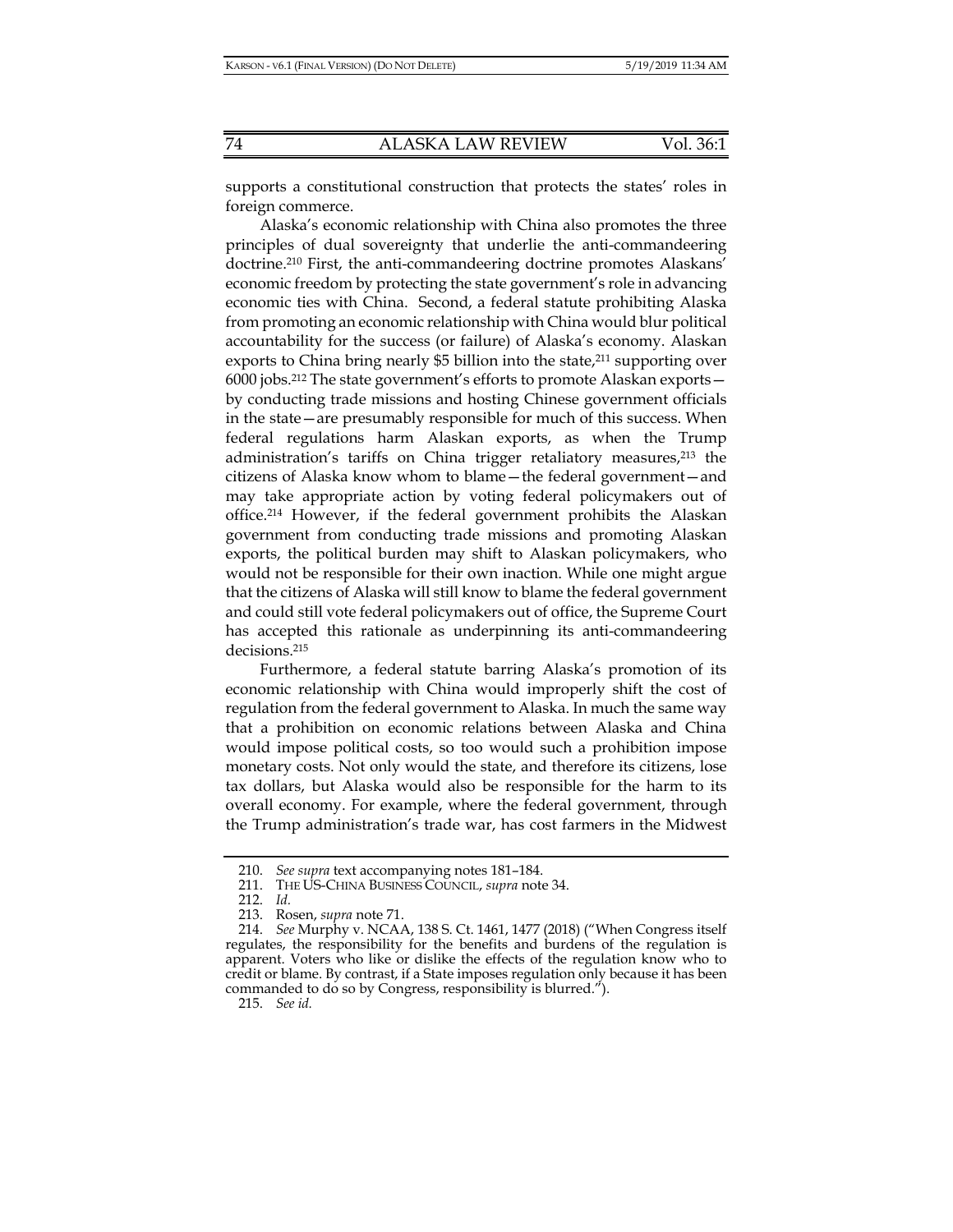billions of dollars due to retaliatory tariffs, the federal government has been forced through political pressure to provide billions of dollars in farm subsidies.216 In this instance, the system of dual sovereignty has worked correctly, as the same sovereign that harmed its constituents reaped the political costs. A federal prohibition on Alaska's economic relationship with its largest trading partner, however, could impose similar costs on Alaska through political pressure to provide subsidies, even though Alaska would not be responsible for the prohibition itself.

The argument that the anti-commandeering doctrine protects Alaska's economic relationship with China from federal interference does face challenges. The anti-commandeering doctrine has only been interpreted to protect state actions where the federal government has sought to direct the states to regulate in a certain way.<sup>217</sup> While Alaska's promotion of its economic relationship with China is not regulation, Alaska nonetheless acts within its sovereign capacity when it promotes the welfare of its citizens.218 The anti-commandeering doctrine thus protects Alaska's promotion of its economic relationship with China because the anti-commandeering doctrine protects state sovereignty, of which regulation is only one part.

Relatedly, the Supreme Court has approved federal regulation of state governments where those governments are regulated in the same manner as private parties.<sup>219</sup> Private businesses, too, conduct trade missions, open offices overseas, promote their exports and tourism, and solicit foreign direct investment. As already stated, however, the Alaska state government represents its citizens in its capacity as sovereign when promoting its economic relationship with China. The anticommandeering doctrine thus protects Alaska's promotion of its economic relationship with China as part of Alaska's sovereignty under the Constitution.

### **V. CONCLUSION**

As globalization proceeds apace, Alaska finds itself caught between two superpowers. While Alaska seeks to expand its economic relationship with China, the U.S. federal government seeks to prevail in a

 <sup>216.</sup> Tara Golshan, *Trump: "Tariffs Are the Greatest." Also Farmers Need \$12 Billion in Aid Because of Tariffs*, VOX (July 24, 2018, 1:00 PM), https://www.vox. com/2018/7/24/17607484/trump-tariff-farmers-emergency-aid.

 <sup>217.</sup> New York v. United States, 505 U.S. 144, 166 (1992).

 <sup>218.</sup> *See* Massachusetts v. EPA, 549 U.S. 497, 520 n.17 (2007) (dismissing the dissent's argument that the Court created a new state standing doctrine in finding the state could act as *parens patriae* while protecting quasi-sovereign interests). 219. Reno v. Condon, 528 U.S. 141, 151 (2000).